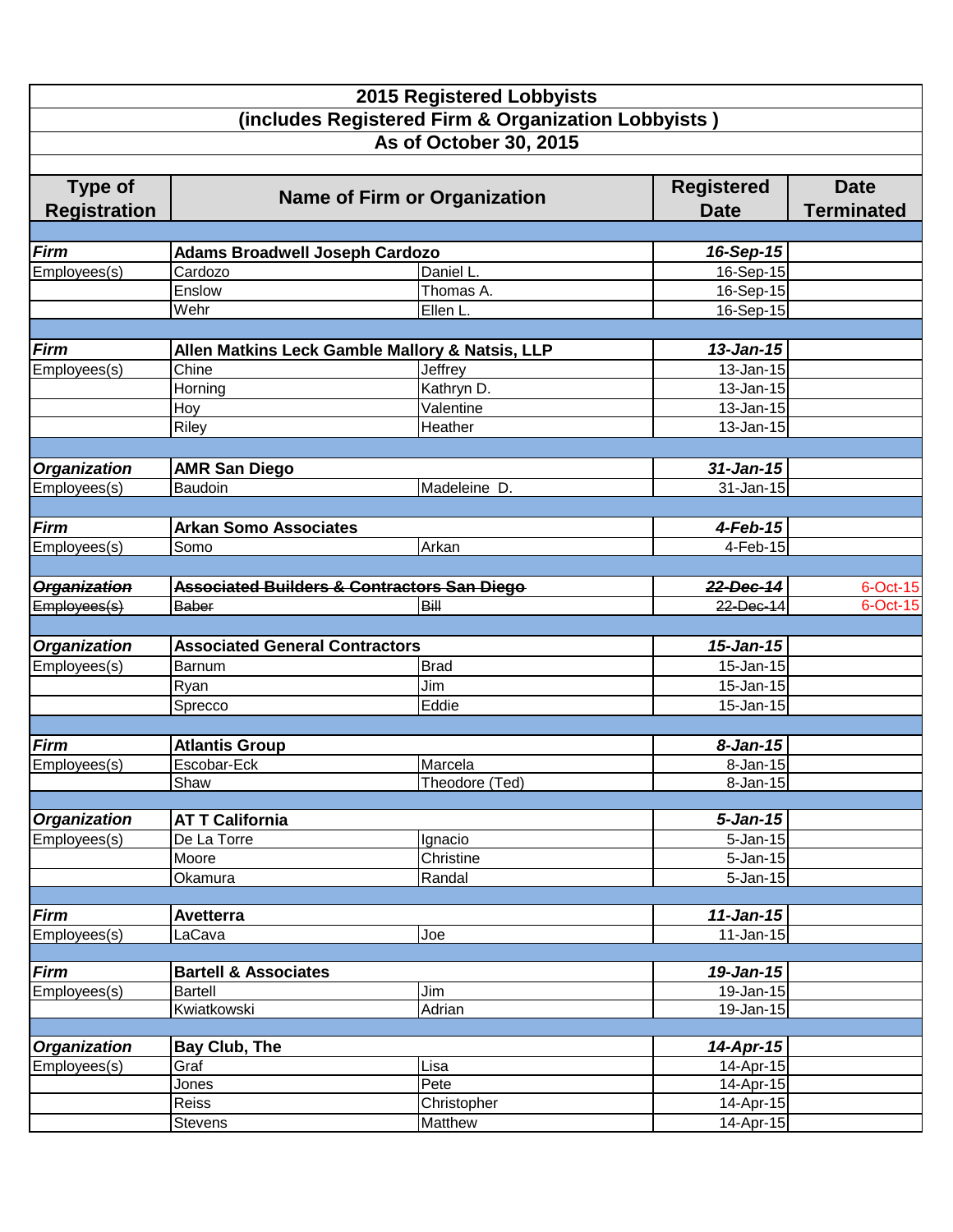| <b>Type of</b><br><b>Registration</b> | <b>Name of Firm or Organization</b>                |                                                          | <b>Registered</b><br><b>Date</b> | <b>Date</b><br><b>Terminated</b> |
|---------------------------------------|----------------------------------------------------|----------------------------------------------------------|----------------------------------|----------------------------------|
|                                       |                                                    |                                                          |                                  |                                  |
| <b>Firm</b>                           | <b>Benjamin Haddad and Associates</b>              |                                                          | $15 - Jan-15$                    |                                  |
| Employees(s)                          | Benedetto                                          | Craig                                                    | 15-Jan-15                        |                                  |
|                                       | Haddad                                             | Benjamin A.                                              | 15-Jan-15                        |                                  |
|                                       | Lawson                                             | James                                                    | 15-Jan-15                        |                                  |
|                                       |                                                    |                                                          |                                  |                                  |
| <b>Organization</b>                   | <b>BIOCOM</b>                                      |                                                          | 23-Dec-14                        |                                  |
| Employees(s)                          | Jackson                                            | Jimmy                                                    | 23-Dec-14                        |                                  |
|                                       | <b>Nally</b>                                       | Melanie                                                  | 23-Dec-14                        |                                  |
|                                       | Panetta                                            | Joseph                                                   | 23-Dec-14                        |                                  |
|                                       |                                                    |                                                          |                                  |                                  |
| <b>Organization</b>                   | <b>BlackRock Institutional Trust Company, N.A.</b> |                                                          | 31-Dec-14                        |                                  |
| Employees(s)                          | Frietas                                            | Anthony                                                  | $31$ -Dec-14                     |                                  |
|                                       | Temnycky                                           | Laryssa                                                  | 31-Dec-14                        |                                  |
|                                       |                                                    |                                                          |                                  |                                  |
| <b>Firm</b>                           | <b>Brownstein Hyatt Farber Schreck LLP</b>         |                                                          | $13$ -Jan-15                     |                                  |
| Employees(s)                          | Ament                                              | Nicole R.                                                | 27-Jul-15                        |                                  |
|                                       | Collins-Burgard                                    | <b>Beth</b>                                              | 16-Jan-15                        |                                  |
|                                       | Frahm                                              | Christine                                                | 13-Jan-15                        |                                  |
|                                       | Macdonald                                          | Kristen                                                  | 27-Jul-15                        |                                  |
|                                       | Reiss                                              | Christopher D.                                           | 25-Mar-15                        |                                  |
|                                       | Steenberge                                         | Hillary                                                  | 16-Jan-15                        |                                  |
|                                       | Waterman                                           | Ryan R.                                                  | 11-Mar-15                        |                                  |
|                                       |                                                    |                                                          |                                  |                                  |
| <b>Organization</b>                   |                                                    | <b>Building Industry Association of San Diego County</b> | $15 - Jan-15$                    |                                  |
| Employees(s)                          | Adams                                              | Matthew J.                                               | 15-Jan-15                        |                                  |
|                                       |                                                    |                                                          |                                  |                                  |
| Organization                          | <b>California Charter Schools Association</b>      |                                                          | $8$ -Jul-15                      |                                  |
| Employees(s)                          | Durfee                                             | <b>Miles</b>                                             | 8-Jul-15                         |                                  |
|                                       | McGowan-Robinson                                   | Laura                                                    | $8$ -Jul-15                      |                                  |
|                                       | Watson                                             | Nicolas                                                  | 8-Jul-15                         |                                  |
|                                       |                                                    |                                                          |                                  |                                  |
| <b>Organization</b>                   | <b>California Restaurant Association</b>           |                                                          | $15$ -Jan-15                     |                                  |
| Employees(s)                          | Duggan                                             | Chris A.                                                 | 15-Jan-15                        |                                  |
|                                       |                                                    |                                                          |                                  |                                  |
| <b>Firm</b>                           | California Strategies & Advocacy, LLC              |                                                          | $15 - Jan-15$                    |                                  |
| Employees(s)                          | Benedetto                                          | Craig                                                    | 15-Jan-15                        |                                  |
|                                       | Haddad                                             | Benjamin                                                 | 15-Jan-15                        |                                  |
|                                       | Lawson                                             | James                                                    | 15-Jan-15                        | $2$ -Jun-15                      |
|                                       |                                                    |                                                          |                                  |                                  |
| <b>Organization</b>                   | <b>Center for Employment Opportunities</b>         |                                                          | $15 - Jun-15$                    |                                  |
| Employees(s)                          | Haider                                             | Samra                                                    | $\overline{15}$ -Jun-15          |                                  |
|                                       | Heiser                                             | Bill                                                     | 15-Jun-15                        |                                  |
|                                       |                                                    |                                                          |                                  |                                  |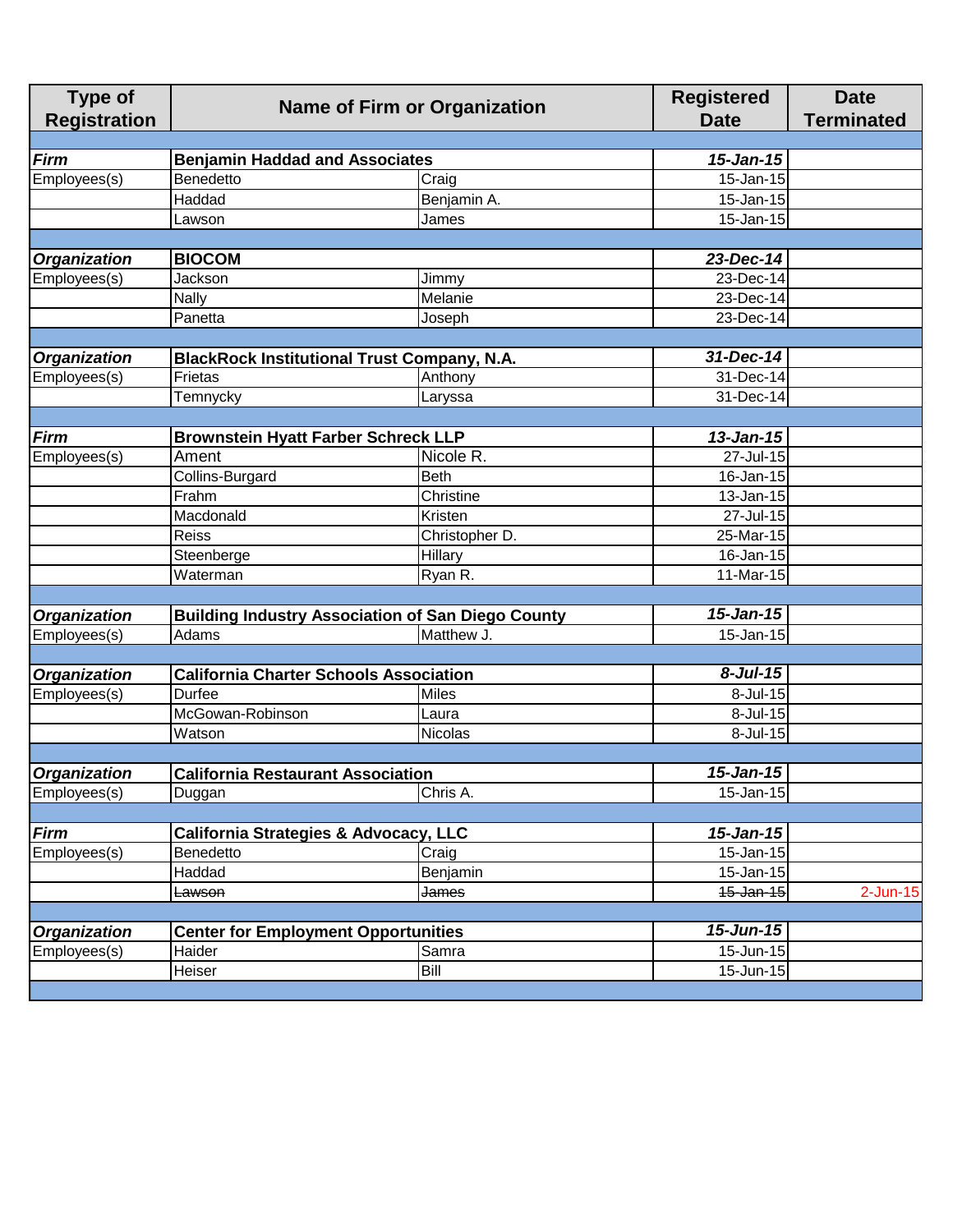| <b>Type of</b>      | <b>Name of Firm or Organization</b>           |                                                            | <b>Registered</b>       | <b>Date</b>       |
|---------------------|-----------------------------------------------|------------------------------------------------------------|-------------------------|-------------------|
| <b>Registration</b> |                                               |                                                            | <b>Date</b>             | <b>Terminated</b> |
| <b>Organization</b> | <b>Center on Policy Initiatives</b>           |                                                            | $21$ -Jan-15            |                   |
| Employee(s)         | Addis-Mills                                   | Jeremy                                                     | 30-Jul-15               |                   |
|                     | <b>Brownell</b>                               | Peter                                                      | 21-Jan-15               |                   |
|                     | Cordova                                       | Jessica                                                    | $\overline{21}$ -Jan-15 |                   |
|                     | Crawford                                      | Clare                                                      | 21-Jan-15               |                   |
|                     | Cruz                                          | Nancy                                                      | $21$ -Jan-15            |                   |
|                     | Duerksen                                      | Susan                                                      | 21-Jan-15               |                   |
|                     | Greene                                        | Kyra                                                       | $21$ -Jan-15            |                   |
|                     | Hill                                          | Christie                                                   | 21-Jan-15               |                   |
|                     | Le                                            | Trinh                                                      | 21-Jan-15               |                   |
|                     | Lee                                           | Paul                                                       | 21-Jan-15               |                   |
|                     | Macapugay                                     | Kirin                                                      | 30-Apr-15               |                   |
|                     | Naji                                          | Samer                                                      | 21-Jan-15               |                   |
|                     | <b>Navarro</b>                                | <b>Dominique</b>                                           | 21-Jan-15               | 30-Apr-15         |
|                     | Nothoff                                       | Robert                                                     | 21-Jan-15               |                   |
|                     | Nuygen                                        | Quynh                                                      | 21-Jan-15               |                   |
|                     | Obrzut                                        | Barbara                                                    | 21-Jan-15               |                   |
|                     | Page                                          | <b>Grystal</b>                                             | $21$ -Jan-15            | 30-Apr-15         |
|                     | Plascencia                                    | Karen                                                      | 21-Jan-15               |                   |
|                     | Rodriguez Thompson                            | Ashley                                                     | $\overline{30}$ -Jul-15 |                   |
|                     | Rodriguez                                     | Norma                                                      | 30-Jul-15               |                   |
|                     |                                               |                                                            |                         |                   |
| <b>Firm</b>         | <b>Civic Link Strategies</b>                  |                                                            | $15 - Jan-15$           |                   |
| Employees(s)        | Young                                         | <b>Anthony Keith</b>                                       | 15-Jan-15               |                   |
|                     |                                               |                                                            |                         |                   |
| <b>Firm</b>         | <b>The Clay Company</b>                       |                                                            | $7-Jan-15$              |                   |
| Employees(s)        | Clay                                          | Nicole                                                     | 7-Jan-15                |                   |
|                     | Kilkenny                                      | Maddy                                                      | 7-Jan-15                |                   |
|                     | Saathoff                                      | Stephanie                                                  | $7 - Jan-15$            |                   |
|                     |                                               |                                                            |                         |                   |
| <b>Firm</b>         | <b>Coast Law Group, LLP</b>                   |                                                            | $2$ -Jan-15             |                   |
| Employees(s)        | <b>Borak</b>                                  | Livia                                                      | $2$ -Jan-15             |                   |
|                     | Gonzalez                                      | Marco                                                      | $2$ -Jan-15             |                   |
|                     | Kent                                          | Sara                                                       | $2$ -Jan-15             |                   |
|                     |                                               |                                                            |                         |                   |
| <b>Firm</b>         | <b>Community Engagement Resources</b>         |                                                            | $31$ -Jan-15            |                   |
| Employees(s)        | Velazquez                                     | Cynara                                                     | 31-Jan-15               |                   |
|                     |                                               |                                                            |                         |                   |
| <b>Firm</b>         | <b>Counter Point Government Relations LLC</b> |                                                            | $8 - Jan-15$            |                   |
| Employees(s)        | Peraza Jr.                                    | Humberto                                                   | 8-Jan-15                |                   |
|                     |                                               |                                                            |                         |                   |
| <b>Organization</b> | <b>Cox Communications</b>                     |                                                            | 4-Feb-15                |                   |
| Employees(s)        | Attisha                                       | Sam                                                        | 4-Feb-15                |                   |
|                     | Ovalle Engel                                  | Ileana                                                     | 4-Feb-15                |                   |
|                     |                                               |                                                            |                         |                   |
|                     |                                               |                                                            | $7 - Jan-15$            |                   |
| <b>Firm</b>         | <b>The CrisCom Company</b>                    |                                                            |                         |                   |
| Employees(s)        | Siegen                                        | Jason D.                                                   | 7-Jan-15                |                   |
|                     |                                               |                                                            | $15 - Jan-15$           |                   |
| <b>Firm</b>         |                                               | <b>Crosbie Gliner Schiffman Southard &amp; Swanson LLP</b> |                         |                   |
| Employees(s)        | Landa                                         | Fernando                                                   | 15-Jan-15               |                   |
|                     | Schiffman                                     | Dana I.                                                    | 15-Jan-15               |                   |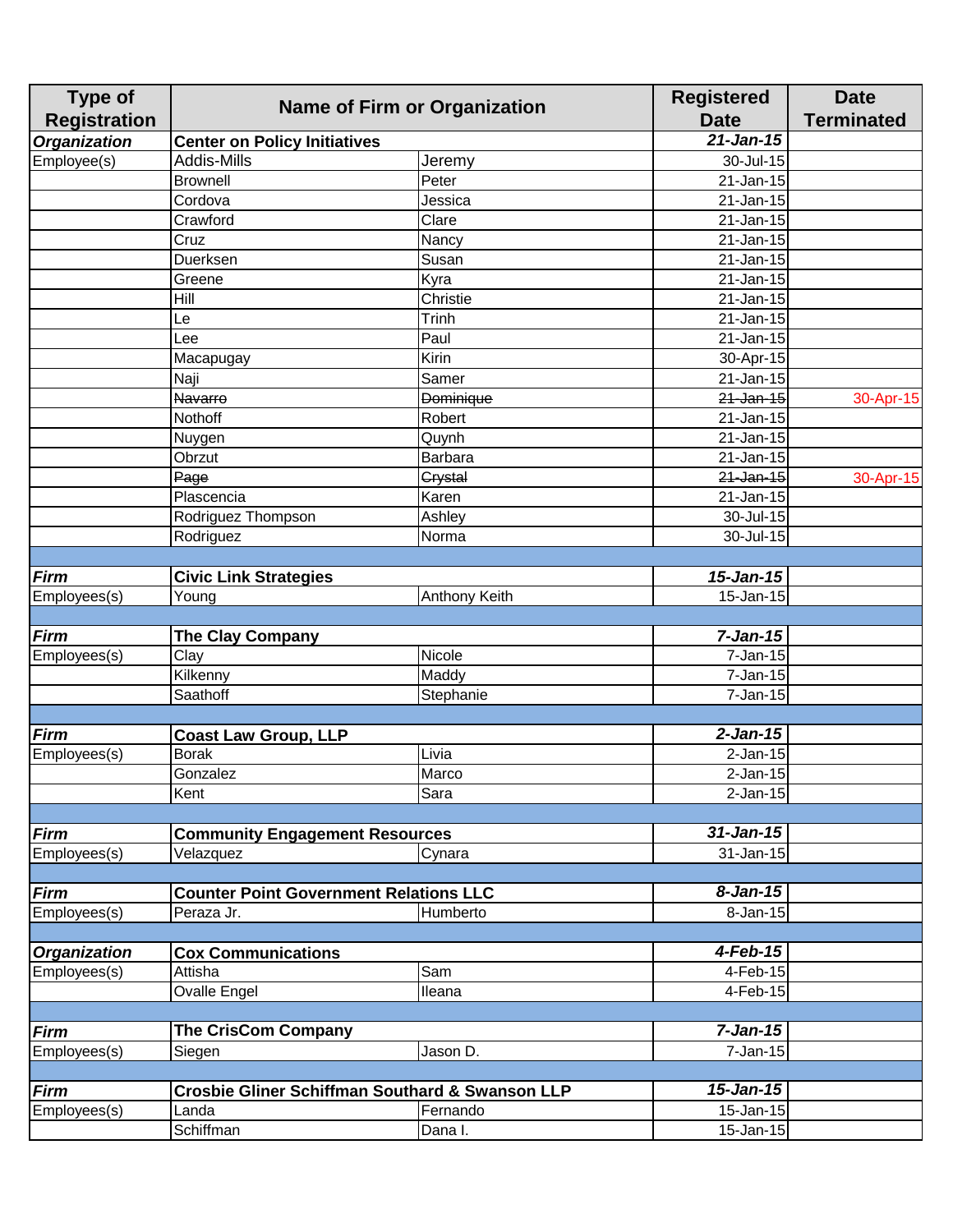| <b>Type of</b><br><b>Registration</b> | <b>Name of Firm or Organization</b>             |                                             | <b>Registered</b><br><b>Date</b> | <b>Date</b><br><b>Terminated</b> |
|---------------------------------------|-------------------------------------------------|---------------------------------------------|----------------------------------|----------------------------------|
|                                       |                                                 |                                             |                                  |                                  |
| <b>Firm</b>                           | Dadian & Associates, Inc.                       |                                             | 17-Feb-15                        |                                  |
| Employees(s)                          | Dadian                                          | John                                        | 17-Feb-15                        |                                  |
|                                       |                                                 |                                             |                                  |                                  |
| <b>Firm</b>                           | <b>DaVinci Advisors LLC</b>                     |                                             | 19-Mar-15                        |                                  |
| Employees(s)                          | Langer                                          | Stefanie                                    | 15-Jan-15                        |                                  |
|                                       |                                                 |                                             |                                  |                                  |
| <b>Firm</b>                           |                                                 | Distinctive Projects Company, Inc., dba DPC | $12$ -Jan-15                     |                                  |
| Employees(s)                          | Sax                                             | <b>Bettie</b>                               | 12-Jan-15                        |                                  |
|                                       | Sax                                             | <b>Richard Lee</b>                          | 12-Jan-15                        |                                  |
|                                       |                                                 |                                             |                                  |                                  |
| <b>Organization</b><br>Employees(s)   | <b>Donahue Schriber 2</b><br>Schreiber          | Elizabeth                                   | 22-May-15                        |                                  |
|                                       | Donahue                                         | Pat                                         | 22-May-15<br>22-May-15           |                                  |
|                                       |                                                 |                                             |                                  |                                  |
| <b>Organization</b>                   |                                                 |                                             | $6$ -Feb-15                      |                                  |
| Employees(s)                          | Downtown San Diego Partnership<br><b>Davies</b> | <b>Jennifer</b>                             | $6$ -Feb-15                      | 31-Jul-15                        |
|                                       | Hamraz                                          | Bahija                                      | $6$ -Feb-15                      |                                  |
|                                       | Michell                                         | Kris                                        | $6$ -Feb-15                      |                                  |
|                                       | <b>Parkington</b>                               | Greg                                        | 13-Apr-15                        | 30-Apr-15                        |
|                                       | Reeves                                          | Daniel                                      | 13-Apr-15                        |                                  |
|                                       |                                                 |                                             |                                  |                                  |
| <b>Organization</b>                   | <b>East Village Association</b>                 |                                             | $4$ -Jan-15                      |                                  |
| Employees(s)                          | Lem                                             | <b>Lisa</b>                                 | 4-Jan-15                         |                                  |
|                                       |                                                 |                                             |                                  |                                  |
| <b>Firm</b>                           | <b>ECORP Consulting, Inc.</b>                   |                                             | $6$ -Jan-15                      |                                  |
| Employees(s)                          | Bornyasz                                        | Margaret A.                                 | $6$ -Jan-15                      |                                  |
|                                       |                                                 |                                             |                                  |                                  |
| <b>Organization</b>                   | <b>Environmental Health Coalition</b>           |                                             | 30-Jan-15                        |                                  |
| Employees(s)                          | Ayala                                           | Leticia                                     | 30-Jan-15                        |                                  |
|                                       | De La Rosa                                      | Rodrigo                                     | 30-Jan-15                        |                                  |
|                                       | Garcia                                          | Franco                                      | 30-Jan-15                        |                                  |
|                                       | Gomez                                           | Georgette                                   | 30-Jan-15                        |                                  |
|                                       | Hernandez                                       | Monserrat                                   | 30-Jan-15                        |                                  |
|                                       | Leon                                            | Silvia                                      | 30-Jan-15                        |                                  |
|                                       | Lopez                                           | Monique                                     | 30-Jan-15                        |                                  |
|                                       | Luu                                             | Tuan                                        | 30-Jan-15                        |                                  |
|                                       | Martinez                                        | Carolina                                    | 30-Jan-15                        |                                  |
|                                       | Palomino                                        | Luz                                         | 30-Jan-15                        |                                  |
|                                       | Race                                            | Kayla                                       | 30-Jan-15                        |                                  |
|                                       | Takvorian                                       | Diane                                       | 30-Jan-15                        |                                  |
|                                       | Williams                                        | Joy                                         | 30-Jan-15                        |                                  |
|                                       |                                                 |                                             |                                  |                                  |
| <b>Firm</b>                           | <b>ESA</b>                                      |                                             | $8 - Jan-15$                     |                                  |
| Employees(s)                          | Gorzeman                                        | <b>Jack</b>                                 | 8-Jan-15                         |                                  |
|                                       |                                                 |                                             |                                  |                                  |
| <b>Organization</b>                   | <b>Equinox Center</b>                           |                                             | $1-Feb-15$                       |                                  |
| Employees(s)                          | Heverly                                         | Stephen P.<br>Jocelyn Noelle                | $1-Feb-15$<br>$1-Feb-15$         |                                  |
|                                       | Maggard                                         |                                             |                                  |                                  |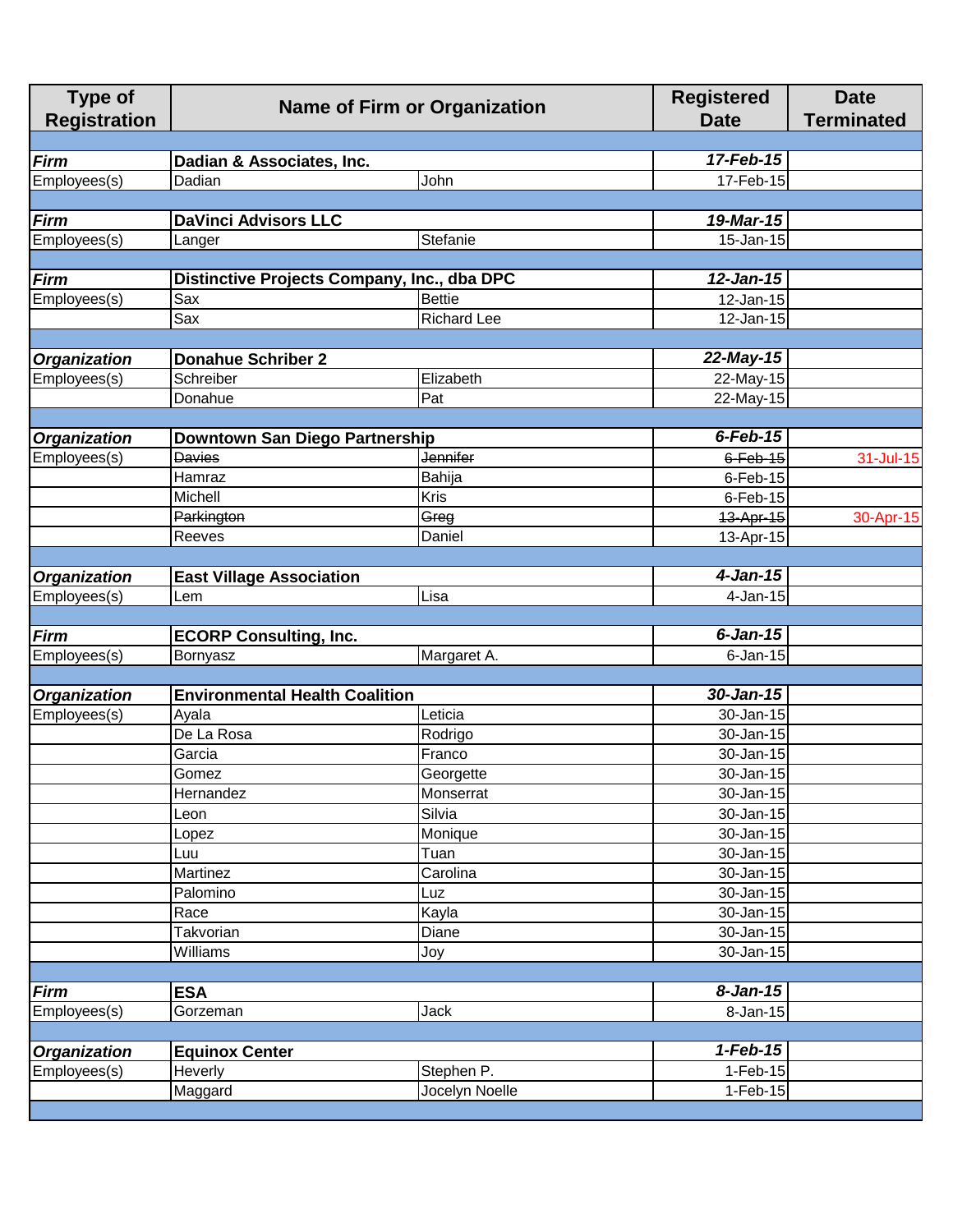| <b>Type of</b><br><b>Registration</b> | <b>Name of Firm or Organization</b>                        |                          | <b>Registered</b><br><b>Date</b> | <b>Date</b><br><b>Terminated</b> |
|---------------------------------------|------------------------------------------------------------|--------------------------|----------------------------------|----------------------------------|
| <b>Firm</b>                           | <b>Falcon Strategies LLC</b>                               |                          | $5 - Jan-15$                     |                                  |
| Employees(s)                          | Reyes Falcon                                               | Clarissa                 | 5-Jan-15                         |                                  |
|                                       |                                                            |                          |                                  |                                  |
| <b>Organization</b>                   | <b>Family Health Centers of San Diego</b>                  |                          | 27-Apr-15                        |                                  |
| Employees(s)                          | Fraser                                                     | Timothy                  | 27-Apr-15                        |                                  |
|                                       |                                                            |                          |                                  |                                  |
| <b>Firm</b>                           | Focuscom Inc.                                              |                          | $\overline{1}$ 4-Jan-15          |                                  |
| Employees(s)                          | Hom                                                        | Dan                      | 14-Jan-15                        |                                  |
|                                       |                                                            |                          |                                  |                                  |
| <b>Organization</b>                   | <b>Fortress Capital Formation LLC</b>                      |                          | $7-Jan-15$                       |                                  |
| Employees(s)                          | Beecher                                                    | Richard                  | 7-Jan-15                         |                                  |
|                                       | <b>Bohart</b>                                              | <b>Stuart</b>            | 7-Jan-15                         |                                  |
|                                       | Chestnut                                                   | Edward                   | 7-Jan-15                         |                                  |
|                                       | George                                                     | Michael                  | 7-Jan-15                         |                                  |
|                                       | Henry                                                      | Gareth                   | $7 - Jan-15$                     |                                  |
|                                       | Thrush                                                     | Allison                  | 7-Jan-15                         |                                  |
|                                       |                                                            |                          |                                  |                                  |
| <b>Organization</b>                   | <b>Friends of Rose Canyon</b>                              |                          | $8 - Jan-15$                     |                                  |
| Employees(s)                          | Knight                                                     | Deborah                  | 8-Jan-15                         |                                  |
|                                       |                                                            |                          |                                  |                                  |
| <b>Organization</b>                   | FutureWei Technologies Inc dba Huawei Technologies USA Inc |                          | $8 - Jan-15$                     |                                  |
| Employees(s)                          | Jenkin                                                     | Alison                   | 8-Jan-15                         |                                  |
|                                       |                                                            |                          |                                  |                                  |
| <b>Organization</b>                   | <b>Graticule Asia Macro Advisors LLC</b>                   |                          | 11-Feb-15                        |                                  |
| Employees(s)                          | Hancock                                                    | <b>Christopher Allen</b> | 11-Feb-15                        |                                  |
|                                       |                                                            |                          |                                  |                                  |
| <b>Firm</b>                           | Gresham Savage Nolan & Tilden PC                           |                          | 9-Dec-14                         |                                  |
| Employees(s)                          | Collier                                                    | Donovan                  | 9-Dec-14                         |                                  |
|                                       | McManigal                                                  | <b>Brent</b>             | 9-Dec-14                         |                                  |
|                                       | Nelson                                                     | <b>Matthew</b>           | 9-Dec-14                         |                                  |
|                                       | Ostoich                                                    | Mark                     | 9-Dec-14                         |                                  |
|                                       | Stream                                                     | Theodore                 | 9-Dec-14                         |                                  |
|                                       |                                                            |                          |                                  |                                  |
| <b>Firm</b>                           | <b>Gonzalez, Quintana and Hunter, LLC</b>                  |                          | 12-Dec-14                        |                                  |
| Employees(s)                          | <b>Brenner</b>                                             | Stacey                   | $12 - Dec-14$                    |                                  |
|                                       |                                                            |                          |                                  |                                  |
| <b>Firm</b>                           | <b>Hecht Solberg Robinson Goldberg &amp; Bagley LLP</b>    |                          | $9 - Jan-15$                     |                                  |
| Employees(s)                          | Hyytinen                                                   | Neil S.                  | 9-Jan-15                         |                                  |
|                                       | Robinson                                                   | Paul E.                  | $9$ -Jan-15                      |                                  |
|                                       | Schulman                                                   | Richard                  | 9-Jan-15                         |                                  |
|                                       |                                                            |                          |                                  |                                  |
| <b>Organization</b>                   | <b>H.G. Fenton Company</b>                                 |                          | 20-Jan-15                        |                                  |
| Employees(s)                          | La Raia                                                    | John                     | 20-Jan-15                        |                                  |
|                                       | Neal                                                       | Michael P.               | 20-Jan-15                        |                                  |
|                                       | Prevost                                                    | Kari                     | 20-Jan-15                        |                                  |
|                                       | Whaler                                                     | Carroll                  | 20-Jan-15                        |                                  |
|                                       |                                                            |                          |                                  |                                  |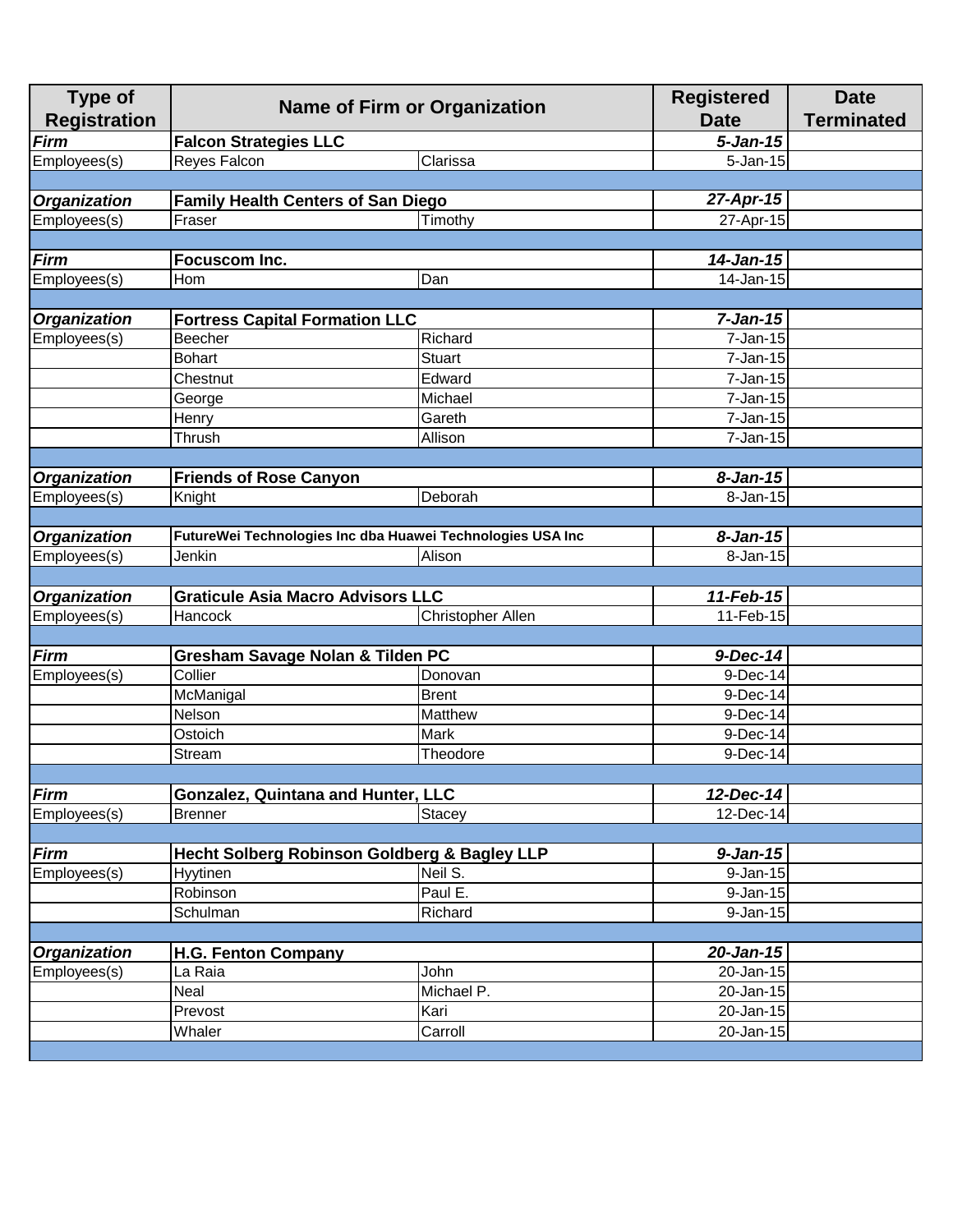| <b>Type of</b><br><b>Registration</b> | <b>Name of Firm or Organization</b>                              |               | <b>Registered</b><br><b>Date</b> | <b>Date</b><br><b>Terminated</b> |
|---------------------------------------|------------------------------------------------------------------|---------------|----------------------------------|----------------------------------|
| <b>Firm</b>                           | <b>Higgs, Fletcher &amp; Mack LLP</b>                            |               | $5 - Jan - 15$                   | 7-Aug-15                         |
| Employees(s)                          | Morgan                                                           | Cynthia       | $5$ -Jan-15                      | 7-Aug-15                         |
|                                       |                                                                  |               |                                  |                                  |
| <b>Organization</b>                   | <b>Industrial Environmental Association</b>                      |               | $9 - Jan-15$                     |                                  |
| Employees(s)                          | Monger                                                           | Jack          | $9 - Jan-15$                     |                                  |
|                                       |                                                                  |               |                                  |                                  |
| <b>Organization</b>                   | <b>International Brotherhood of Electrical Workers Local 569</b> |               | $13$ -Jan-15                     |                                  |
| Employees(s)                          | Abrams                                                           | Jeremy        | 13-Jan-15                        |                                  |
|                                       | Newsom                                                           | Gretchen K.   | 13-Jan-15                        |                                  |
|                                       | Simpson                                                          | Johnny        | 13-Jan-15                        |                                  |
|                                       |                                                                  |               |                                  |                                  |
| <b>Firm</b>                           | J. Whalen Associates, Inc.                                       |               | 26-Jan-15                        |                                  |
| Employees(s)                          | <b>Nick</b><br>Doenges                                           |               | 26-Jan-15                        |                                  |
|                                       | Whalen                                                           | James         | 26-Jan-15                        |                                  |
|                                       |                                                                  |               |                                  |                                  |
| <b>Firm</b>                           | <b>Janay Kruger Consulting</b>                                   |               | 29-Dec-14                        |                                  |
| Employees(s)                          | Kruger                                                           | Janay P       | 29-Dec-14                        |                                  |
|                                       |                                                                  |               |                                  |                                  |
| <b>Organization</b>                   | <b>JMI Realty</b>                                                |               | 12-Mar-15                        |                                  |
| Employees(s)                          | <b>Burke</b>                                                     | <b>Bryant</b> | 12-Mar-15                        |                                  |
|                                       | Chatfield                                                        | James         | 12-Mar-15                        |                                  |
|                                       | Kratzer                                                          | John          | 12-Mar-15                        |                                  |
|                                       | Peace                                                            | <b>Steve</b>  | 12-Mar-15                        |                                  |
|                                       | Shea                                                             | Patrick       | 12-Mar-15                        |                                  |
|                                       |                                                                  |               |                                  |                                  |
| <b>Organization</b>                   | The Jordan Company, L.P.                                         |               | 4-Dec-14                         |                                  |
| Employees(s)                          | Custar                                                           | Kristin A.    | 4-Dec-14                         |                                  |
|                                       |                                                                  |               |                                  |                                  |
| <b>Firm</b>                           | Joseph M. Parker, Esq.                                           |               | 14-Jan-15                        |                                  |
| Employees(s)                          | Parker, Esq.                                                     | Joseph M.     | 14-Jan-15                        |                                  |
|                                       |                                                                  |               |                                  |                                  |
| <b>Firm</b>                           | <b>JVB Real Estate Advisors</b>                                  |               | 24-Sep-15                        |                                  |
| Employees(s)                          | <b>Brazel</b>                                                    | Jeff V.       | 24-Sep-15                        |                                  |
|                                       |                                                                  |               |                                  |                                  |
| <b>Firm</b>                           | Kevin K. Johnson, A Professional Law Corporation                 |               | 20-Oct-15                        |                                  |
| Employees(s)                          | Johnson                                                          | Kevin K.      | 20-Oct-15                        |                                  |
|                                       |                                                                  |               |                                  |                                  |
| <b>Firm</b>                           | <b>Khoa Nguyen</b>                                               |               | 19-Jan-15                        |                                  |
| Employees(s)                          | Nguyen                                                           | Khoa V.       | 19-Jan-15                        |                                  |
|                                       |                                                                  |               |                                  |                                  |
| <b>Organization</b>                   | <b>Kilroy Realty Corporation</b>                                 |               | $15 - Jan-15$                    |                                  |
| Employees(s)                          | <b>Brady</b>                                                     | Brian T.      | 15-Jan-15                        | 29-Jul-15                        |
|                                       | Elliott<br>Kim                                                   |               | 29-Jul-15                        |                                  |
|                                       | Gwilliam                                                         |               |                                  |                                  |
|                                       |                                                                  | Jamas         | 15-Jan-15<br>15-Jan-15           |                                  |
|                                       | Kilroy Jr.                                                       | John B.       |                                  |                                  |
|                                       | Little III                                                       | Robert C.     | 15-Jan-15                        |                                  |
|                                       |                                                                  |               |                                  |                                  |
| <b>Firm</b>                           | <b>Laing Strategic Communications</b>                            |               | 14-Jan-15                        |                                  |
| Employees(s)                          | Laing                                                            | Rachel G.     | 14-Jan-15                        |                                  |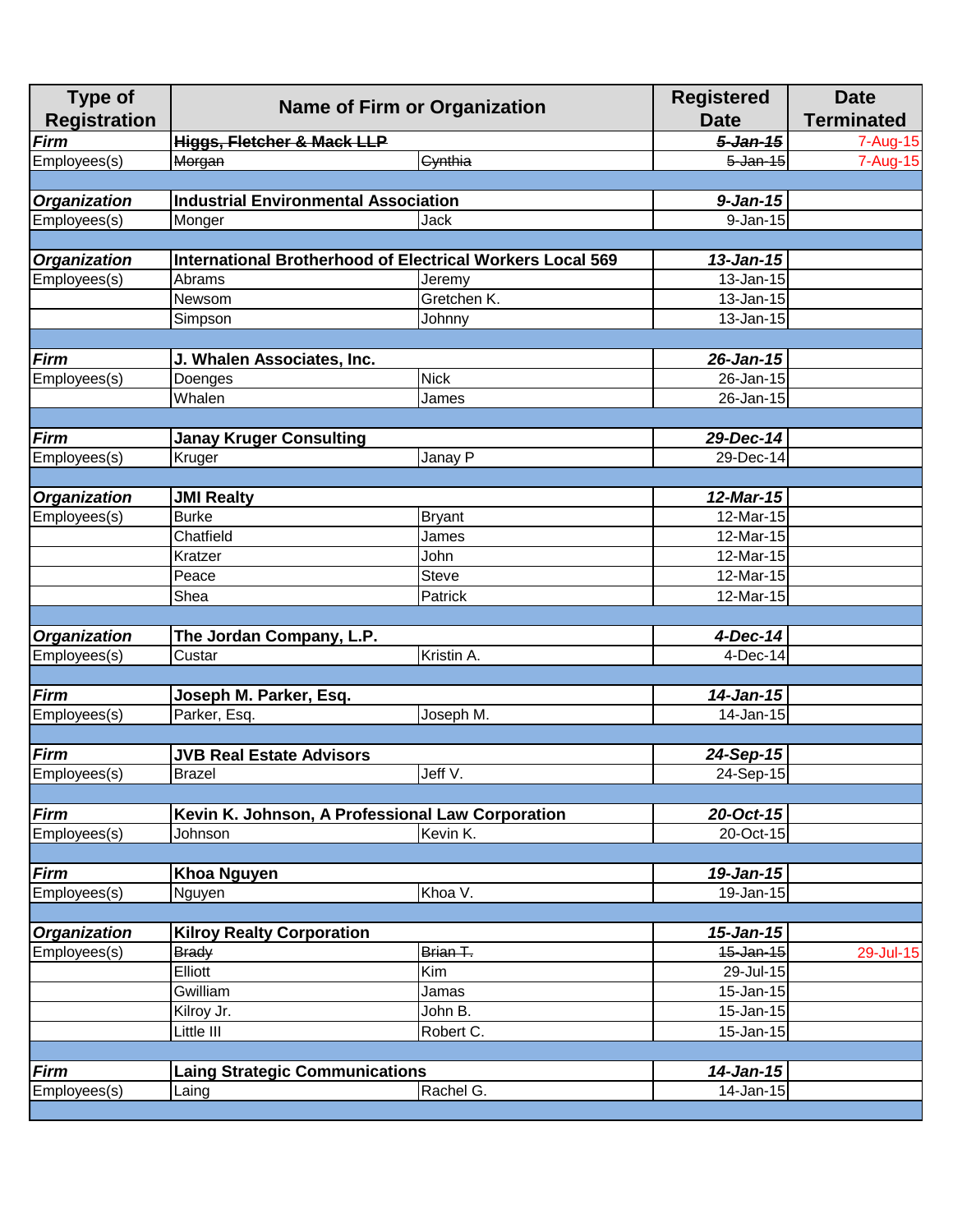| <b>Type of</b><br><b>Registration</b> | <b>Name of Firm or Organization</b>    |              | <b>Registered</b><br><b>Date</b> | <b>Date</b><br><b>Terminated</b> |
|---------------------------------------|----------------------------------------|--------------|----------------------------------|----------------------------------|
| Firm                                  | <b>Latham &amp; Watkins LLO</b>        |              | $8 - Jan-15$                     |                                  |
| Employees(s)                          | Garrett                                | Christopher  | 8-Jan-15                         |                                  |
|                                       | Shepherd                               | <b>Bruce</b> | 8-Jan-15                         |                                  |
|                                       | Williams                               | Clifton      | 8-Jan-15                         |                                  |
|                                       |                                        |              |                                  |                                  |
| Firm                                  | The Law Office of Cynthia L. Eldred    |              | 20-Jan-15                        |                                  |
| Employees(s)                          | Eldred                                 | Cynthia L    | 20-Jan-15                        |                                  |
|                                       |                                        |              |                                  |                                  |
| <b>Firm</b>                           | Law Office of Julie M. Hamilton        |              | 18-Dec-14                        |                                  |
| Employees(s)                          | Gaunt                                  | Leslie       | 18-Dec-14                        |                                  |
|                                       | Hamilton                               | Julie M.     | 18-Dec-14                        |                                  |
|                                       |                                        |              |                                  |                                  |
| <b>Firm</b>                           | Law Office of Robert L. Pippin         |              | $12$ -Jan-15                     |                                  |
| Employees(s)                          | Pippin                                 | Robert L.    | 12-Jan-15                        |                                  |
|                                       |                                        |              |                                  |                                  |
| <b>Firm</b>                           | <b>Ledford Enterprises, Inc.</b>       |              | $9 - Jan-15$                     |                                  |
| Employees(s)                          | Ledford                                | Richard S.   | 9-Jan-15                         |                                  |
|                                       | Ye                                     | Maria E.     | 9-Jan-15                         |                                  |
|                                       |                                        |              |                                  |                                  |
| <b>Firm</b>                           | <b>Leppert Engineering Corporation</b> |              | $15 - Jan-15$                    |                                  |
| Employees(s)                          | Leppert                                | John D.      | 15-Jan-15                        |                                  |
|                                       |                                        |              |                                  |                                  |
| <b>Firm</b>                           | Lounsbery Ferguson Altona & Peak LLP   |              | 12-Jan-15                        |                                  |
| Employees(s)                          | Lounsbery, Esq.                        | Kenneth H.   | 12-Jan-15                        |                                  |
|                                       | Tinkov, Esq.                           | Felix M.     | 12-Jan-15                        |                                  |
|                                       |                                        |              |                                  |                                  |
| Firm                                  | <b>Madaffer Enterprises</b>            |              | 29-Jan-15                        |                                  |
| Employees(s)                          | Madaffer                               | Jim          | 29-Jan-15                        |                                  |
|                                       |                                        |              |                                  |                                  |
| <b>Firm</b>                           | <b>Manter Communications</b>           |              | $25$ -Jun-15                     |                                  |
| Employees(s)                          | Manter                                 | Richard S.   | 25-Jun-15                        |                                  |
|                                       |                                        |              |                                  |                                  |
| <b>Firm</b>                           | <b>Maria Burke Lia</b>                 |              | $3$ -Feb-15                      | 3-May-15                         |
| Employees(s)                          | Burke Lia                              | <b>Maria</b> | $3$ -Feb-15                      | 3-May-15                         |
|                                       |                                        |              |                                  |                                  |
| <b>Firm</b>                           | <b>Mark Fabiani, LLC</b>               |              | $13$ -Jan-15                     |                                  |
| Employees(s)                          | Fabiani                                | <b>Mark</b>  | 13-Jan-15                        |                                  |
|                                       |                                        |              |                                  |                                  |
| <b>Firm</b>                           | <b>McAteer and McAteer, APLC</b>       |              | 14-Jan-15                        | 2-Aug-15                         |
| Employees(s)                          | <b>McAteer</b>                         | Theresa C.   | 14-Jan-15                        | $2$ -Aug-15                      |
|                                       |                                        |              |                                  |                                  |
| <b>Firm</b>                           | <b>McDade Strategic Consulting</b>     |              | $13$ -Jan-15                     |                                  |
| Employees(s)                          | McDade                                 | J. Michael   | 13-Jan-15                        |                                  |
|                                       |                                        |              |                                  |                                  |
| <b>Firm</b>                           | <b>Mendez Strategy Group</b>           |              | 23-Oct-15                        |                                  |
| Employees(s)                          | Mendez Jr.                             | John E.      | 23-Oct-15                        |                                  |
|                                       |                                        |              |                                  |                                  |
| <b>Firm</b>                           | <b>Milch and Wolfsheimer</b>           |              | $2$ -Jan-15                      |                                  |
| Employees(s)                          | <b>Milch</b>                           | James S.     | $2$ -Jan-15                      |                                  |
|                                       | Wolfsheimer                            | Louis M.     | $2$ -Jan-15                      |                                  |
|                                       |                                        |              |                                  |                                  |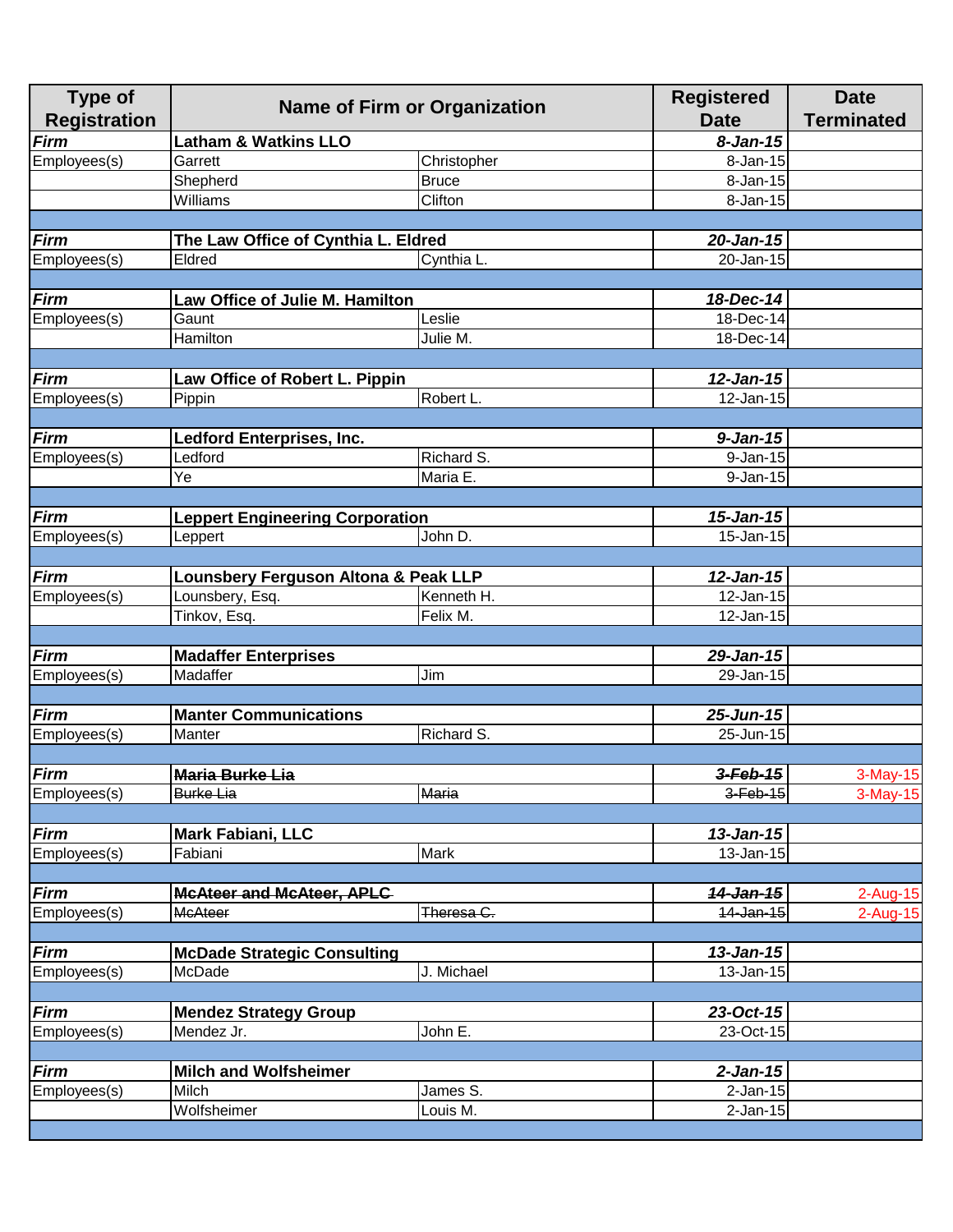| <b>Type of</b><br><b>Registration</b> | <b>Name of Firm or Organization</b><br><b>MJE Marketing Services, Inc.</b> |                                                     | <b>Registered</b><br><b>Date</b> | <b>Date</b><br><b>Terminated</b> |
|---------------------------------------|----------------------------------------------------------------------------|-----------------------------------------------------|----------------------------------|----------------------------------|
| Firm                                  |                                                                            |                                                     | $13$ -Jan-15                     |                                  |
| Employees(s)                          | <b>Byrne</b>                                                               | Kristen                                             | 13-Jan-15                        |                                  |
|                                       | Nielsen                                                                    | Dave                                                | 13-Jan-15                        |                                  |
|                                       |                                                                            |                                                     |                                  |                                  |
| <b>Firm</b>                           | <b>Morgan Reed Law</b>                                                     |                                                     | 29-Sep-15                        |                                  |
| Employees(s)                          | Morgan-Reed                                                                | Cynthia                                             | 29-Sep-15                        |                                  |
|                                       |                                                                            |                                                     |                                  |                                  |
| <b>Organization</b>                   | <b>Morgan Stanley &amp; Co. LLC</b>                                        |                                                     | $9 - Jan-15$                     |                                  |
| Employees(s)                          | <b>Backstrom</b>                                                           | Margaret                                            | $9 - Jan-15$                     |                                  |
|                                       | <b>Kurz</b>                                                                | Daniel                                              | 9-Jan-15                         |                                  |
|                                       | Sheldon                                                                    | John                                                | 9-Jan-15                         |                                  |
|                                       |                                                                            |                                                     |                                  |                                  |
| <b>Firm</b>                           | <b>NBIC</b>                                                                |                                                     | $12$ -Jan-15                     |                                  |
| Employees(s)                          | Boon                                                                       | Nicola                                              | 12-Jan-15                        |                                  |
|                                       |                                                                            |                                                     |                                  |                                  |
| <b>Organization</b>                   |                                                                            | <b>NECA (National Electrical Contractors Assoc)</b> | $7-Jan-15$                       |                                  |
| Employees(s)                          | Berg                                                                       | Andrew                                              | 7-Jan-15                         |                                  |
|                                       | Prescott-Loeffler                                                          | Karen                                               | 7-Jan-15                         |                                  |
|                                       |                                                                            |                                                     |                                  |                                  |
| <b>Firm</b>                           | <b>Opper and Varco LLP</b>                                                 |                                                     | $12$ -Jan-15                     |                                  |
| Employees(s)                          | Rosenbaum                                                                  | S. Wayne                                            | 12-Jan-15                        |                                  |
|                                       |                                                                            |                                                     |                                  |                                  |
| <b>Organization</b>                   | <b>Oracle America, Inc.</b>                                                |                                                     | $5 - Jan-15$                     |                                  |
| Employees(s)                          | Welzel                                                                     | Rainer                                              | $5 - Jan-15$                     |                                  |
|                                       |                                                                            |                                                     |                                  |                                  |
| <b>Organization</b>                   |                                                                            | <b>Pacific Investment Management Company LLC</b>    | $13$ -Jan-15                     |                                  |
| Employees(s)                          | Gray                                                                       | Kevin                                               | 13-Jan-15                        |                                  |
|                                       | Muehlethaler                                                               | Jeffrey                                             | 13-Jan-15                        |                                  |
|                                       | Romano                                                                     | Mark                                                | 13-Jan-15                        |                                  |
|                                       |                                                                            |                                                     |                                  |                                  |
| <b>Organization</b>                   | <b>Pardee Homes</b>                                                        |                                                     | 16-Jan-15                        |                                  |
| Employees(s)                          | Ayala                                                                      | Jimmy                                               | 16-Jan-15                        |                                  |
|                                       | Fischer                                                                    | M. Elizabeth                                        | 16-Jan-15                        | 12-Jun-15                        |
|                                       | Kashani                                                                    | Allen                                               | 16-Jan-15                        |                                  |
|                                       |                                                                            |                                                     |                                  |                                  |
| <b>Organization</b>                   | PCCP, LLC                                                                  |                                                     | 23-Dec-14                        |                                  |
| Employees(s)                          | Eberhardt                                                                  | Greg                                                | 23-Dec-14                        |                                  |
|                                       |                                                                            |                                                     |                                  |                                  |
| Firm                                  | <b>Peterson &amp; Price APC</b>                                            |                                                     | $15 - Jan-15$                    |                                  |
| Employees(s)                          | Peterson                                                                   | Matthew A.                                          | 15-Jan-15                        |                                  |
|                                       |                                                                            |                                                     |                                  |                                  |
| <b>Firm</b>                           | <b>Presidio Public Affairs Group</b>                                       |                                                     | 16-Jan-15                        |                                  |
| Employees(s)                          | Lawson                                                                     | James                                               | 12-Aug-15                        |                                  |
|                                       | Riella                                                                     | Janelle                                             | 16-Jan-15                        |                                  |
|                                       | Roe                                                                        | Jason                                               | 16-Jan-15                        | 12-Aug-15                        |
|                                       |                                                                            |                                                     |                                  |                                  |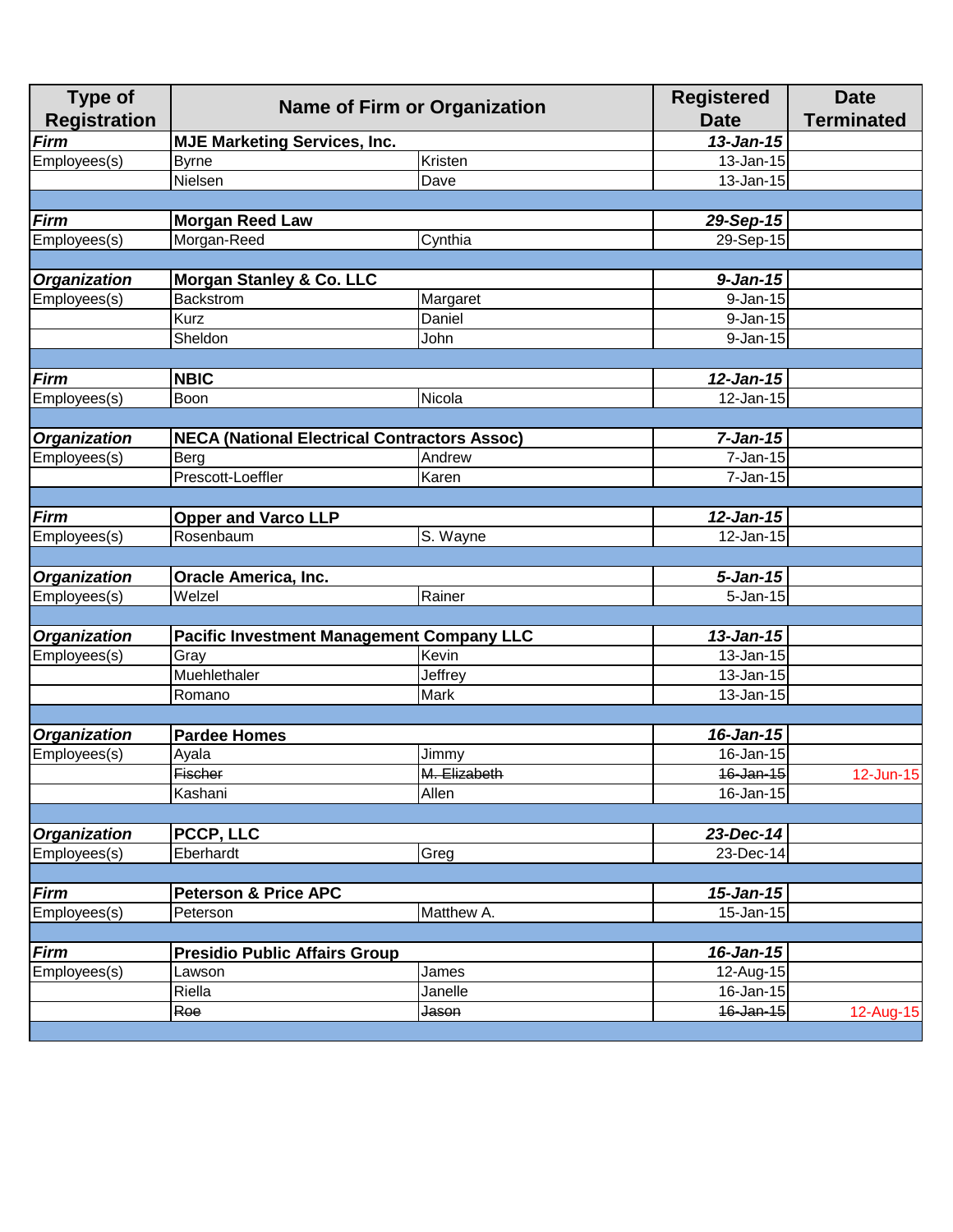| <b>Type of</b><br><b>Registration</b> | <b>Name of Firm or Organization</b>           |               | <b>Registered</b><br><b>Date</b> | <b>Date</b><br><b>Terminated</b> |
|---------------------------------------|-----------------------------------------------|---------------|----------------------------------|----------------------------------|
| <b>Firm</b>                           | Procopio, Cory, Hargreaves & Savitch LLP      |               | $6$ -Jan-15                      |                                  |
| Employees(s)                          | Griswold                                      | Theodore J.   | 24-Apr-15                        |                                  |
|                                       | Heidelberg                                    | Evelyn        | $6$ -Jan-15                      |                                  |
|                                       | Lemmo                                         | John C.       | $\overline{24}$ -Jun-15          |                                  |
|                                       |                                               |               |                                  |                                  |
| <b>Organization</b>                   | Qualcomm, Inc.                                |               | $15 - Jan-15$                    |                                  |
| Employees(s)                          | <b>Bold</b>                                   | William       | 15-Jan-15                        |                                  |
|                                       | Capozzoli                                     | Ed            | 15-Jan-15                        |                                  |
|                                       | Gavin                                         | Molly         | 17-Jun-15                        |                                  |
|                                       | Gravitt                                       | Pat           | 15-Jan-15                        |                                  |
|                                       | Guiney                                        | Terry         | $\overline{1}$ 5-Jan-15          |                                  |
|                                       | Harris                                        | Chad          | 15-Jan-15                        |                                  |
|                                       | Kanzler                                       | Walt          | 15-Jan-15                        |                                  |
|                                       | Lanahan                                       | Wendy         | $\overline{15}$ -Jan-15          |                                  |
|                                       | Lisotta                                       | Phil          | 15-Jan-15                        |                                  |
|                                       | Moffett                                       | <b>Rick</b>   | 15-Jan-15                        |                                  |
|                                       | Rodriguez                                     | Monique       | 15-Jan-15                        |                                  |
|                                       | Sullivan                                      | Daniel        | 15-Jan-15                        |                                  |
|                                       | Torpey                                        | Dan           | $15 - Jan-15$                    |                                  |
|                                       |                                               |               |                                  |                                  |
| <b>Firm</b>                           | <b>Rath Miller LLC</b>                        |               | 15-Jan-15                        |                                  |
| Employees(s)                          | <b>Hale Miller</b>                            | Kimberly      | 15-Jan-15                        |                                  |
|                                       | Rath                                          | Phil          | 15-Jan-15                        |                                  |
|                                       |                                               |               |                                  |                                  |
| <b>Organization</b>                   | <b>Republic Services</b>                      |               | 27-Apr-15                        |                                  |
| Employees(s)                          | Guardado                                      | Alberto       | 27-Apr-15                        |                                  |
|                                       | Mohr                                          | Neil          | 27-Apr-15                        |                                  |
|                                       | Ponce De Leon                                 | Tricia        | 27-Apr-15                        |                                  |
|                                       |                                               |               |                                  |                                  |
| <b>Firm</b>                           | <b>Responsible Solutions LLC</b>              |               | $13$ -Jan-15                     |                                  |
| Employees(s)                          | Lutar                                         | Ildiko (Lani) | 13-Jan-15                        |                                  |
|                                       |                                               |               |                                  |                                  |
| <b>Firm</b>                           | <b>Rick Engineering Company</b>               |               | $13$ -Jan-15                     |                                  |
| Employees(s)                          | <b>Bowling</b>                                | Dennis C.     | 13-Jan-15                        |                                  |
|                                       | Connely                                       | Raun          | 13-Jan-15                        |                                  |
|                                       | <b>Flores</b>                                 | Martin        | 13-Jan-15                        |                                  |
|                                       | Gabrielson                                    | Timothy       | 13-Jan-15                        |                                  |
|                                       | Goddard                                       | John          | 13-Jan-15                        |                                  |
|                                       | Hammond                                       | Joe           | 31-Jul-15                        |                                  |
|                                       | Hespeler                                      | Tom           | 13-Jan-15                        |                                  |
|                                       | Janda-Timba                                   | Jayne         | 13-Jan-15                        |                                  |
|                                       | Jugar                                         | Mark          | 30-Apr-15                        |                                  |
|                                       | Kahlen                                        | Craig         | 13-Jan-15                        |                                  |
|                                       | Mooney                                        | <b>Brian</b>  | 30-Apr-15                        |                                  |
|                                       | Murphy                                        | Tim           | 13-Jan-15                        |                                  |
|                                       | McMichael                                     | Pat           | 13-Jan-15                        |                                  |
|                                       |                                               |               |                                  |                                  |
|                                       |                                               |               |                                  |                                  |
| <b>Firm</b><br>Employees(s)           | <b>Rojas Communications Group</b><br>Rojas Jr | Jaime         | 30-Dec-14<br>30-Dec-14           |                                  |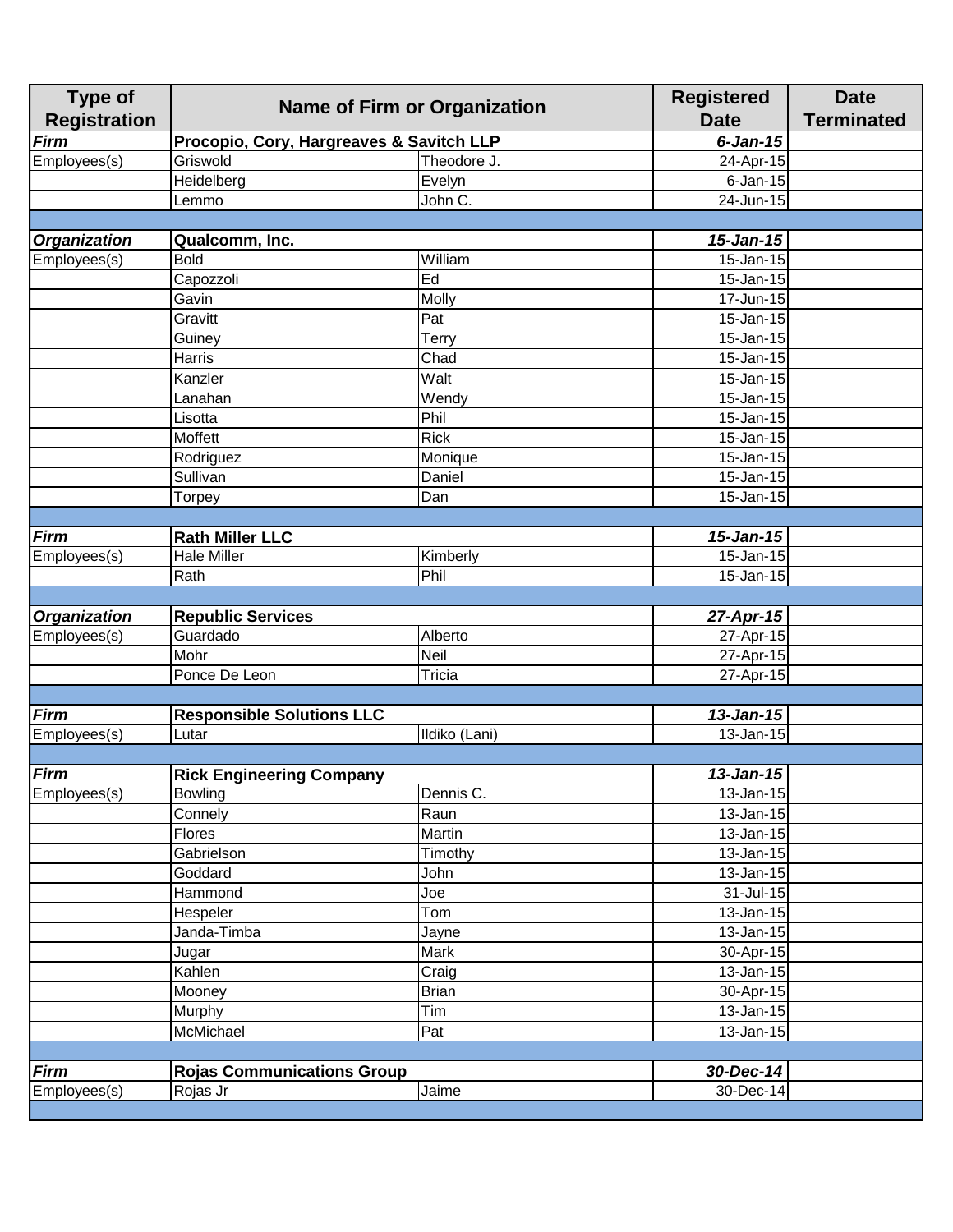| <b>Type of</b>      |                                          |                                                    | <b>Registered</b> | <b>Date</b>       |
|---------------------|------------------------------------------|----------------------------------------------------|-------------------|-------------------|
| <b>Registration</b> |                                          | <b>Name of Firm or Organization</b>                | <b>Date</b>       | <b>Terminated</b> |
| <b>Organization</b> | <b>RREEF America, LLC</b>                |                                                    | 16-Dec-14         |                   |
| Employees(s)        | Gaylord                                  | Laura                                              | 16-Dec-14         |                   |
|                     |                                          |                                                    |                   |                   |
| <b>Firm</b>         | <b>RTIC</b>                              |                                                    | $12$ -Jan-15      |                   |
| Employees(s)        | Rosenbaum                                | Joshua T.                                          | 12-Jan-15         |                   |
|                     |                                          |                                                    |                   |                   |
| <b>Organization</b> | <b>San Diego Association of Realtors</b> |                                                    | $5 - Jan-15$      |                   |
| Employees(s)        | Hodges                                   | Sherry                                             | 21-Jan-15         |                   |
|                     | <b>Marks</b>                             | Jordan Z.                                          | $5$ -Jan-15       | 16-Jan-15         |
|                     | Mercurio                                 | Michael T.                                         | $5 - Jan-15$      |                   |
|                     |                                          |                                                    |                   |                   |
| <b>Organization</b> | <b>San Diego Coastkeeper</b>             |                                                    | 29-Sep-15         |                   |
| Employees(s)        | O'Malley                                 | Matt                                               | 29-Sep-15         |                   |
|                     |                                          |                                                    |                   |                   |
| <b>Organization</b> |                                          | <b>San Diego County Apartment Association</b>      | 5-Dec-14          |                   |
| Employees(s)        | Kirkland                                 | Molly                                              | 5-Dec-14          |                   |
|                     |                                          |                                                    |                   |                   |
| <b>Organization</b> | <b>San Diego County Taxpayers Assn</b>   |                                                    | $15 - Jan-15$     |                   |
| Employees(s)        | Andrews                                  | Theresa                                            | 30-Jul-15         |                   |
|                     | Auraas                                   | <b>Kristin</b>                                     | 15-Jan-15         | 15-Apr-15         |
|                     | Clark                                    | Christopher                                        | 15-Jan-15         |                   |
|                     | Karafin                                  | Sean                                               | $15$ -Jan-15      | 15-Apr-15         |
|                     | Leslie                                   | <b>Mark</b>                                        | 15-Jan-15         | 30-Jul-15         |
|                     | Oliveira                                 | Grant                                              | 30-Jul-15         |                   |
|                     |                                          |                                                    |                   |                   |
| <b>Firm</b>         | San Diego Group, The                     |                                                    | $8 - Jan-15$      |                   |
| Employees(s)        | Herron                                   | <b>Mason</b>                                       | 8-Jan-15          | 26-Jul-15         |
|                     | Peraza                                   | Humberto                                           | 26-Jul-15         |                   |
|                     | Wainio                                   | John                                               | 8-Jan-15          |                   |
|                     |                                          |                                                    |                   |                   |
| <b>Organization</b> | <b>San Diego Housing Federation</b>      |                                                    | $5 - Jan-15$      |                   |
| Employees(s)        | Nunn                                     | Laura                                              | 5-Jan-15          |                   |
|                     | Reznik                                   | <b>Bruce</b>                                       | $5 - Jan-15$      |                   |
|                     |                                          |                                                    |                   |                   |
| <b>Organization</b> |                                          | San Diego-Imperial Counties Labor Council, AFL-CIO | 30-Jan-15         |                   |
| Employees(s)        | Bankhead                                 | Dale Kelly                                         | 30-Jan-15         |                   |
|                     |                                          |                                                    |                   |                   |
| <b>Firm</b>         | <b>San Diego Land Lawyers</b>            |                                                    | $5 - Jan-15$      |                   |
| Employees(s)        | Madaffer                                 | Robin                                              | 5-Jan-15          |                   |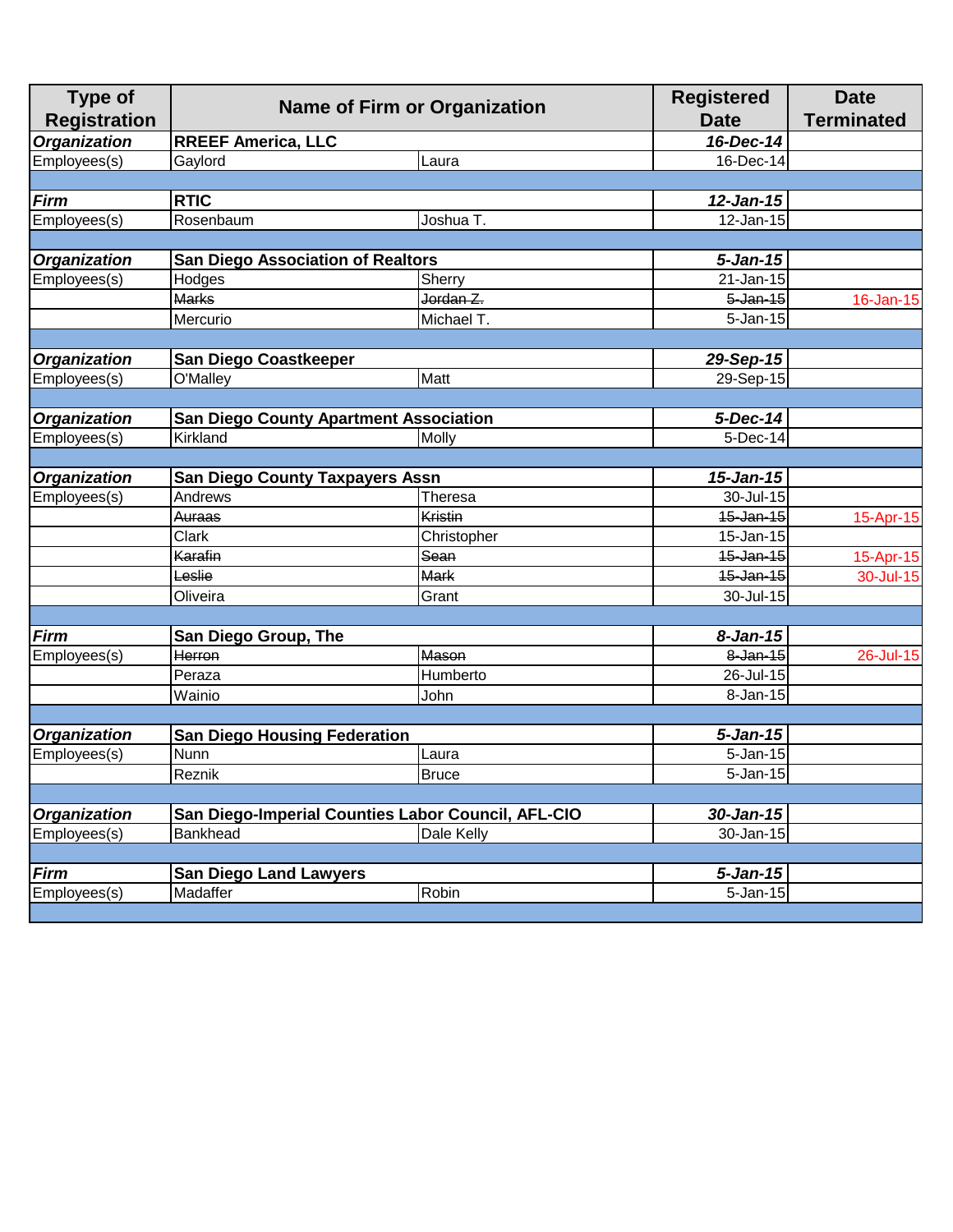| Organization<br>$9 - Jan-15$<br><b>San Diego Organizing Project</b><br>Employees(s)<br>$9 - Jan-15$<br>Ager<br>Joseph<br>Gonzalez<br>9-Jan-15<br>Jorge<br>Gravette<br>$9 - Jan-15$<br>Hannah<br>Malone<br>9-Jan-15<br>Kevin<br>9-Jan-15<br>Reyna<br>Dinora<br>Schreiner<br>$9$ -Jan-15<br>21-Oct-15<br>Laura<br>14-Jan-15<br><b>Organization</b><br>San Diego Regional Chamber of Commerce<br>Employees(s)<br>Avila<br>14-Jan-15<br>Paola<br>$\overline{1}$ 4-Jan-15<br>Faucett<br>Aimee<br>14-Jan-15<br>Chanelle<br>Hawken<br>Karafin<br>Sean<br>17-Mar-15<br><b>Reinhardt</b><br>$11-Feb-15$<br>Alisa<br>14-Jan-15<br>14-Jan-15<br>Sanders<br>Jerry<br>$1-Jul-15$<br><b>Organization</b><br>San Diego Regional Economic Development Corp<br>Employees(s)<br>Cafferty<br>Mark<br>$1-Jul-15$<br>$1-Jul-15$<br>Sahba<br>Lauree<br><b>Firm</b><br>14-Jan-15<br><b>Seltzer Caplan McMahon Vitek</b><br>14-Jan-15<br>Employees(s)<br>Caplan<br>Robert<br>14-Jan-15<br>Dawe<br>James R.<br>Martinez II<br>14-Jan-15<br>Joseph P.<br>Erik T.<br>Schraner<br>14-Jan-15<br>Seltzer<br>Brian T.<br>14-Jan-15<br><b>Steinke</b><br>14-Jan-15<br>Thomas F.<br>Williams<br>14-Jan-15<br>G. Scott<br>Organization<br>$2$ -Feb-15<br><b>Sempra Energy</b><br>Employees(s)<br><b>Butkiewicz</b><br>$2$ -Feb-15<br>Jerry<br>$2$ -Feb-15<br>Cordova<br>Kathleen<br>17-Mar-15<br>Estela<br>De Llanos<br>Geier<br>David<br>2-Feb-15<br>Randy<br>Lyle<br>2-Feb-15<br>McDonald<br>$2$ -Feb-15<br>Laura J.<br>Michael<br>2-Feb-15<br>Manry<br>Mitchell<br>2-Feb-15<br>Eugene<br>2-Feb-15<br><b>Stewart</b><br>lan<br>Todd<br>17-Mar-15<br>Voorhees<br>2-Feb-15<br>Francisco J.<br>Urtasun<br>Valenzuela<br>Claudia<br>23-Oct-15<br>Villegas<br>Pedro<br>4-Jun-15<br>Willier<br>Dinah<br>$2$ -Feb-15 | <b>Type of</b><br><b>Registration</b> | <b>Name of Firm or Organization</b> |  | <b>Registered</b><br><b>Date</b> | <b>Date</b><br><b>Terminated</b> |
|-------------------------------------------------------------------------------------------------------------------------------------------------------------------------------------------------------------------------------------------------------------------------------------------------------------------------------------------------------------------------------------------------------------------------------------------------------------------------------------------------------------------------------------------------------------------------------------------------------------------------------------------------------------------------------------------------------------------------------------------------------------------------------------------------------------------------------------------------------------------------------------------------------------------------------------------------------------------------------------------------------------------------------------------------------------------------------------------------------------------------------------------------------------------------------------------------------------------------------------------------------------------------------------------------------------------------------------------------------------------------------------------------------------------------------------------------------------------------------------------------------------------------------------------------------------------------------------------------------------------------------------------------------------------------------------------------------------------------------------------------------------------------------|---------------------------------------|-------------------------------------|--|----------------------------------|----------------------------------|
|                                                                                                                                                                                                                                                                                                                                                                                                                                                                                                                                                                                                                                                                                                                                                                                                                                                                                                                                                                                                                                                                                                                                                                                                                                                                                                                                                                                                                                                                                                                                                                                                                                                                                                                                                                               |                                       |                                     |  |                                  |                                  |
|                                                                                                                                                                                                                                                                                                                                                                                                                                                                                                                                                                                                                                                                                                                                                                                                                                                                                                                                                                                                                                                                                                                                                                                                                                                                                                                                                                                                                                                                                                                                                                                                                                                                                                                                                                               |                                       |                                     |  |                                  |                                  |
|                                                                                                                                                                                                                                                                                                                                                                                                                                                                                                                                                                                                                                                                                                                                                                                                                                                                                                                                                                                                                                                                                                                                                                                                                                                                                                                                                                                                                                                                                                                                                                                                                                                                                                                                                                               |                                       |                                     |  |                                  |                                  |
|                                                                                                                                                                                                                                                                                                                                                                                                                                                                                                                                                                                                                                                                                                                                                                                                                                                                                                                                                                                                                                                                                                                                                                                                                                                                                                                                                                                                                                                                                                                                                                                                                                                                                                                                                                               |                                       |                                     |  |                                  |                                  |
|                                                                                                                                                                                                                                                                                                                                                                                                                                                                                                                                                                                                                                                                                                                                                                                                                                                                                                                                                                                                                                                                                                                                                                                                                                                                                                                                                                                                                                                                                                                                                                                                                                                                                                                                                                               |                                       |                                     |  |                                  |                                  |
|                                                                                                                                                                                                                                                                                                                                                                                                                                                                                                                                                                                                                                                                                                                                                                                                                                                                                                                                                                                                                                                                                                                                                                                                                                                                                                                                                                                                                                                                                                                                                                                                                                                                                                                                                                               |                                       |                                     |  |                                  |                                  |
|                                                                                                                                                                                                                                                                                                                                                                                                                                                                                                                                                                                                                                                                                                                                                                                                                                                                                                                                                                                                                                                                                                                                                                                                                                                                                                                                                                                                                                                                                                                                                                                                                                                                                                                                                                               |                                       |                                     |  |                                  |                                  |
|                                                                                                                                                                                                                                                                                                                                                                                                                                                                                                                                                                                                                                                                                                                                                                                                                                                                                                                                                                                                                                                                                                                                                                                                                                                                                                                                                                                                                                                                                                                                                                                                                                                                                                                                                                               |                                       |                                     |  |                                  |                                  |
|                                                                                                                                                                                                                                                                                                                                                                                                                                                                                                                                                                                                                                                                                                                                                                                                                                                                                                                                                                                                                                                                                                                                                                                                                                                                                                                                                                                                                                                                                                                                                                                                                                                                                                                                                                               |                                       |                                     |  |                                  |                                  |
|                                                                                                                                                                                                                                                                                                                                                                                                                                                                                                                                                                                                                                                                                                                                                                                                                                                                                                                                                                                                                                                                                                                                                                                                                                                                                                                                                                                                                                                                                                                                                                                                                                                                                                                                                                               |                                       |                                     |  |                                  |                                  |
|                                                                                                                                                                                                                                                                                                                                                                                                                                                                                                                                                                                                                                                                                                                                                                                                                                                                                                                                                                                                                                                                                                                                                                                                                                                                                                                                                                                                                                                                                                                                                                                                                                                                                                                                                                               |                                       |                                     |  |                                  |                                  |
|                                                                                                                                                                                                                                                                                                                                                                                                                                                                                                                                                                                                                                                                                                                                                                                                                                                                                                                                                                                                                                                                                                                                                                                                                                                                                                                                                                                                                                                                                                                                                                                                                                                                                                                                                                               |                                       |                                     |  |                                  |                                  |
|                                                                                                                                                                                                                                                                                                                                                                                                                                                                                                                                                                                                                                                                                                                                                                                                                                                                                                                                                                                                                                                                                                                                                                                                                                                                                                                                                                                                                                                                                                                                                                                                                                                                                                                                                                               |                                       |                                     |  |                                  |                                  |
|                                                                                                                                                                                                                                                                                                                                                                                                                                                                                                                                                                                                                                                                                                                                                                                                                                                                                                                                                                                                                                                                                                                                                                                                                                                                                                                                                                                                                                                                                                                                                                                                                                                                                                                                                                               |                                       |                                     |  |                                  |                                  |
|                                                                                                                                                                                                                                                                                                                                                                                                                                                                                                                                                                                                                                                                                                                                                                                                                                                                                                                                                                                                                                                                                                                                                                                                                                                                                                                                                                                                                                                                                                                                                                                                                                                                                                                                                                               |                                       |                                     |  |                                  |                                  |
|                                                                                                                                                                                                                                                                                                                                                                                                                                                                                                                                                                                                                                                                                                                                                                                                                                                                                                                                                                                                                                                                                                                                                                                                                                                                                                                                                                                                                                                                                                                                                                                                                                                                                                                                                                               |                                       |                                     |  |                                  |                                  |
|                                                                                                                                                                                                                                                                                                                                                                                                                                                                                                                                                                                                                                                                                                                                                                                                                                                                                                                                                                                                                                                                                                                                                                                                                                                                                                                                                                                                                                                                                                                                                                                                                                                                                                                                                                               |                                       |                                     |  |                                  |                                  |
|                                                                                                                                                                                                                                                                                                                                                                                                                                                                                                                                                                                                                                                                                                                                                                                                                                                                                                                                                                                                                                                                                                                                                                                                                                                                                                                                                                                                                                                                                                                                                                                                                                                                                                                                                                               |                                       |                                     |  |                                  |                                  |
|                                                                                                                                                                                                                                                                                                                                                                                                                                                                                                                                                                                                                                                                                                                                                                                                                                                                                                                                                                                                                                                                                                                                                                                                                                                                                                                                                                                                                                                                                                                                                                                                                                                                                                                                                                               |                                       |                                     |  |                                  |                                  |
|                                                                                                                                                                                                                                                                                                                                                                                                                                                                                                                                                                                                                                                                                                                                                                                                                                                                                                                                                                                                                                                                                                                                                                                                                                                                                                                                                                                                                                                                                                                                                                                                                                                                                                                                                                               |                                       |                                     |  |                                  |                                  |
|                                                                                                                                                                                                                                                                                                                                                                                                                                                                                                                                                                                                                                                                                                                                                                                                                                                                                                                                                                                                                                                                                                                                                                                                                                                                                                                                                                                                                                                                                                                                                                                                                                                                                                                                                                               |                                       |                                     |  |                                  |                                  |
|                                                                                                                                                                                                                                                                                                                                                                                                                                                                                                                                                                                                                                                                                                                                                                                                                                                                                                                                                                                                                                                                                                                                                                                                                                                                                                                                                                                                                                                                                                                                                                                                                                                                                                                                                                               |                                       |                                     |  |                                  |                                  |
|                                                                                                                                                                                                                                                                                                                                                                                                                                                                                                                                                                                                                                                                                                                                                                                                                                                                                                                                                                                                                                                                                                                                                                                                                                                                                                                                                                                                                                                                                                                                                                                                                                                                                                                                                                               |                                       |                                     |  |                                  |                                  |
|                                                                                                                                                                                                                                                                                                                                                                                                                                                                                                                                                                                                                                                                                                                                                                                                                                                                                                                                                                                                                                                                                                                                                                                                                                                                                                                                                                                                                                                                                                                                                                                                                                                                                                                                                                               |                                       |                                     |  |                                  |                                  |
|                                                                                                                                                                                                                                                                                                                                                                                                                                                                                                                                                                                                                                                                                                                                                                                                                                                                                                                                                                                                                                                                                                                                                                                                                                                                                                                                                                                                                                                                                                                                                                                                                                                                                                                                                                               |                                       |                                     |  |                                  |                                  |
|                                                                                                                                                                                                                                                                                                                                                                                                                                                                                                                                                                                                                                                                                                                                                                                                                                                                                                                                                                                                                                                                                                                                                                                                                                                                                                                                                                                                                                                                                                                                                                                                                                                                                                                                                                               |                                       |                                     |  |                                  |                                  |
|                                                                                                                                                                                                                                                                                                                                                                                                                                                                                                                                                                                                                                                                                                                                                                                                                                                                                                                                                                                                                                                                                                                                                                                                                                                                                                                                                                                                                                                                                                                                                                                                                                                                                                                                                                               |                                       |                                     |  |                                  |                                  |
|                                                                                                                                                                                                                                                                                                                                                                                                                                                                                                                                                                                                                                                                                                                                                                                                                                                                                                                                                                                                                                                                                                                                                                                                                                                                                                                                                                                                                                                                                                                                                                                                                                                                                                                                                                               |                                       |                                     |  |                                  |                                  |
|                                                                                                                                                                                                                                                                                                                                                                                                                                                                                                                                                                                                                                                                                                                                                                                                                                                                                                                                                                                                                                                                                                                                                                                                                                                                                                                                                                                                                                                                                                                                                                                                                                                                                                                                                                               |                                       |                                     |  |                                  |                                  |
|                                                                                                                                                                                                                                                                                                                                                                                                                                                                                                                                                                                                                                                                                                                                                                                                                                                                                                                                                                                                                                                                                                                                                                                                                                                                                                                                                                                                                                                                                                                                                                                                                                                                                                                                                                               |                                       |                                     |  |                                  |                                  |
|                                                                                                                                                                                                                                                                                                                                                                                                                                                                                                                                                                                                                                                                                                                                                                                                                                                                                                                                                                                                                                                                                                                                                                                                                                                                                                                                                                                                                                                                                                                                                                                                                                                                                                                                                                               |                                       |                                     |  |                                  |                                  |
|                                                                                                                                                                                                                                                                                                                                                                                                                                                                                                                                                                                                                                                                                                                                                                                                                                                                                                                                                                                                                                                                                                                                                                                                                                                                                                                                                                                                                                                                                                                                                                                                                                                                                                                                                                               |                                       |                                     |  |                                  |                                  |
|                                                                                                                                                                                                                                                                                                                                                                                                                                                                                                                                                                                                                                                                                                                                                                                                                                                                                                                                                                                                                                                                                                                                                                                                                                                                                                                                                                                                                                                                                                                                                                                                                                                                                                                                                                               |                                       |                                     |  |                                  |                                  |
|                                                                                                                                                                                                                                                                                                                                                                                                                                                                                                                                                                                                                                                                                                                                                                                                                                                                                                                                                                                                                                                                                                                                                                                                                                                                                                                                                                                                                                                                                                                                                                                                                                                                                                                                                                               |                                       |                                     |  |                                  |                                  |
|                                                                                                                                                                                                                                                                                                                                                                                                                                                                                                                                                                                                                                                                                                                                                                                                                                                                                                                                                                                                                                                                                                                                                                                                                                                                                                                                                                                                                                                                                                                                                                                                                                                                                                                                                                               |                                       |                                     |  |                                  |                                  |
|                                                                                                                                                                                                                                                                                                                                                                                                                                                                                                                                                                                                                                                                                                                                                                                                                                                                                                                                                                                                                                                                                                                                                                                                                                                                                                                                                                                                                                                                                                                                                                                                                                                                                                                                                                               |                                       |                                     |  |                                  |                                  |
|                                                                                                                                                                                                                                                                                                                                                                                                                                                                                                                                                                                                                                                                                                                                                                                                                                                                                                                                                                                                                                                                                                                                                                                                                                                                                                                                                                                                                                                                                                                                                                                                                                                                                                                                                                               |                                       |                                     |  |                                  |                                  |
|                                                                                                                                                                                                                                                                                                                                                                                                                                                                                                                                                                                                                                                                                                                                                                                                                                                                                                                                                                                                                                                                                                                                                                                                                                                                                                                                                                                                                                                                                                                                                                                                                                                                                                                                                                               |                                       |                                     |  |                                  |                                  |
|                                                                                                                                                                                                                                                                                                                                                                                                                                                                                                                                                                                                                                                                                                                                                                                                                                                                                                                                                                                                                                                                                                                                                                                                                                                                                                                                                                                                                                                                                                                                                                                                                                                                                                                                                                               |                                       |                                     |  |                                  |                                  |
|                                                                                                                                                                                                                                                                                                                                                                                                                                                                                                                                                                                                                                                                                                                                                                                                                                                                                                                                                                                                                                                                                                                                                                                                                                                                                                                                                                                                                                                                                                                                                                                                                                                                                                                                                                               |                                       |                                     |  |                                  |                                  |
|                                                                                                                                                                                                                                                                                                                                                                                                                                                                                                                                                                                                                                                                                                                                                                                                                                                                                                                                                                                                                                                                                                                                                                                                                                                                                                                                                                                                                                                                                                                                                                                                                                                                                                                                                                               |                                       |                                     |  |                                  |                                  |
|                                                                                                                                                                                                                                                                                                                                                                                                                                                                                                                                                                                                                                                                                                                                                                                                                                                                                                                                                                                                                                                                                                                                                                                                                                                                                                                                                                                                                                                                                                                                                                                                                                                                                                                                                                               |                                       |                                     |  |                                  |                                  |
|                                                                                                                                                                                                                                                                                                                                                                                                                                                                                                                                                                                                                                                                                                                                                                                                                                                                                                                                                                                                                                                                                                                                                                                                                                                                                                                                                                                                                                                                                                                                                                                                                                                                                                                                                                               |                                       |                                     |  |                                  |                                  |
|                                                                                                                                                                                                                                                                                                                                                                                                                                                                                                                                                                                                                                                                                                                                                                                                                                                                                                                                                                                                                                                                                                                                                                                                                                                                                                                                                                                                                                                                                                                                                                                                                                                                                                                                                                               |                                       |                                     |  |                                  |                                  |
|                                                                                                                                                                                                                                                                                                                                                                                                                                                                                                                                                                                                                                                                                                                                                                                                                                                                                                                                                                                                                                                                                                                                                                                                                                                                                                                                                                                                                                                                                                                                                                                                                                                                                                                                                                               |                                       |                                     |  |                                  |                                  |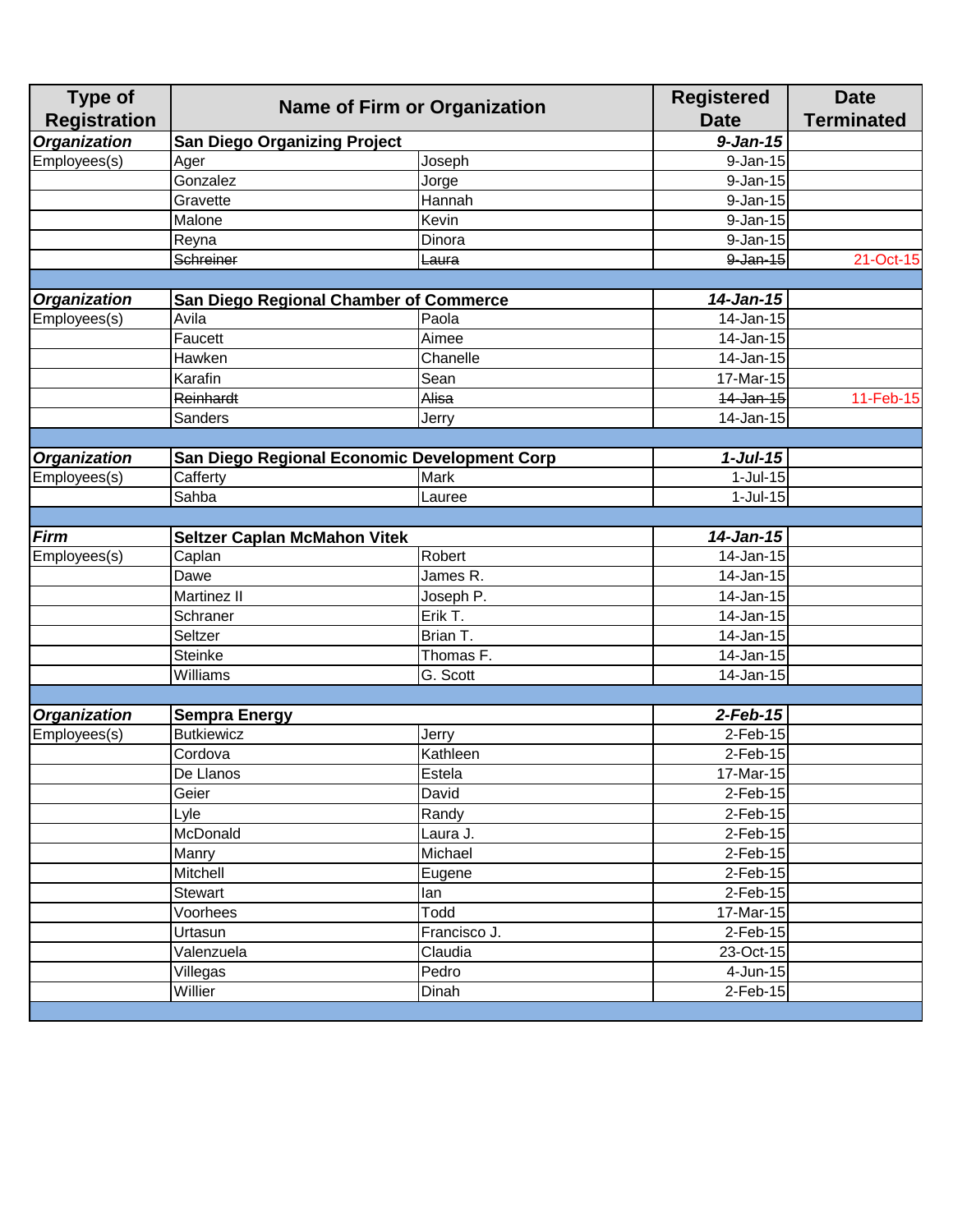| 15-Jan-15<br><b>Firm</b><br><b>Sheppard Mullin Richter &amp; Hampton LLP</b><br>Employees(s)<br>15-Jan-15<br><b>Battersby</b><br>Peg<br>15-Oct-15<br>Jennifer<br>15-Jan-15<br>Chavez<br>15-Jan-15<br>Forrest<br>Jeffrey W.<br>Keith<br>15-Oct-15<br>Garner<br>Gunsch<br>Jennifer<br>29-Apr-15<br>15-Jan-15<br>Whitney<br>Hodges<br>15-Jan-15<br>Donna D.<br>Jones<br>Mittermiller<br>15-Jan-15<br>James<br><b>Neils</b><br>Christopher B.<br>15-Jan-15<br>Ponder<br>15-Jan-15<br>John E.<br>$15 - Jan-15$<br><b>Firm</b><br><b>Southwest Strategies LLC</b><br>Pedro<br>15-Jan-15<br>Employees(s)<br>Anaya<br>Rachel<br>Audino<br>15-Jan-15<br>$\overline{15}$ -Jan-15<br>R. Benjamin<br><b>Boyce</b><br>Melissa<br>15-Jan-15<br>Cameron<br>15-Jan-15<br>Freiburger<br>Amy<br>Elizabeth<br>15-Jan-15<br>Hansen<br>Robert<br>10-Sep-15<br>lezza<br>15-Jan-15<br>Johnson<br>Ashley<br><b>Brandon</b><br>15-Jan-15<br>Jones<br>15-Jan-15<br>Wesley<br>Jones<br>Lidiya<br>15-Jan-15<br>Kravchuk<br>Elizabeth<br>15-Jan-15<br>Louis<br>Samantha<br>15-Jan-15<br>Lowe<br>15-Jan-15<br>Luternauer<br>Jessica<br>Jim<br>10-Sep-15<br>McHugh<br>Metti<br>Tiffany<br>15-Jan-15<br>Kelli<br>Nenaber<br>22-Apr-15<br>Phillips<br>D. Todd<br>15-Jan-15<br>Reilly<br>15-Jan-15<br>Hope<br>Sneeden<br>15-Jan-15<br>Jacob<br>Oscar<br>15-Jan-15<br>Urteaga<br>15-Jan-15<br>Wahl<br>A. Christopher<br>Walker<br>10-Sep-15<br>Dariel<br>Welling<br>Alex<br>$\overline{15}$ -Jan-15<br>Alan<br>15-Jan-15<br>Ziegaus<br><b>Firm</b><br><b>Strategic Communications</b><br>9-Feb-15<br>Employees(s)<br>MacCracken, APR<br>$9 - Feb - 15$<br>Peter James<br><b>Firm</b><br><b>Stutz Artiano Shinoff &amp; Holtz, APC</b><br>$15 - Jan - 15$<br>Employees(s)<br>Leslie E.<br>Devaney<br>15-Jan-15 | <b>Type of</b><br><b>Registration</b> | <b>Name of Firm or Organization</b> |         | <b>Registered</b><br><b>Date</b> | <b>Date</b><br><b>Terminated</b> |
|----------------------------------------------------------------------------------------------------------------------------------------------------------------------------------------------------------------------------------------------------------------------------------------------------------------------------------------------------------------------------------------------------------------------------------------------------------------------------------------------------------------------------------------------------------------------------------------------------------------------------------------------------------------------------------------------------------------------------------------------------------------------------------------------------------------------------------------------------------------------------------------------------------------------------------------------------------------------------------------------------------------------------------------------------------------------------------------------------------------------------------------------------------------------------------------------------------------------------------------------------------------------------------------------------------------------------------------------------------------------------------------------------------------------------------------------------------------------------------------------------------------------------------------------------------------------------------------------------------------------------------------------------------------------------------------------------------------------------------------------------------------------------|---------------------------------------|-------------------------------------|---------|----------------------------------|----------------------------------|
|                                                                                                                                                                                                                                                                                                                                                                                                                                                                                                                                                                                                                                                                                                                                                                                                                                                                                                                                                                                                                                                                                                                                                                                                                                                                                                                                                                                                                                                                                                                                                                                                                                                                                                                                                                            |                                       |                                     |         |                                  |                                  |
|                                                                                                                                                                                                                                                                                                                                                                                                                                                                                                                                                                                                                                                                                                                                                                                                                                                                                                                                                                                                                                                                                                                                                                                                                                                                                                                                                                                                                                                                                                                                                                                                                                                                                                                                                                            |                                       |                                     |         |                                  |                                  |
|                                                                                                                                                                                                                                                                                                                                                                                                                                                                                                                                                                                                                                                                                                                                                                                                                                                                                                                                                                                                                                                                                                                                                                                                                                                                                                                                                                                                                                                                                                                                                                                                                                                                                                                                                                            |                                       |                                     |         |                                  |                                  |
|                                                                                                                                                                                                                                                                                                                                                                                                                                                                                                                                                                                                                                                                                                                                                                                                                                                                                                                                                                                                                                                                                                                                                                                                                                                                                                                                                                                                                                                                                                                                                                                                                                                                                                                                                                            |                                       |                                     |         |                                  |                                  |
|                                                                                                                                                                                                                                                                                                                                                                                                                                                                                                                                                                                                                                                                                                                                                                                                                                                                                                                                                                                                                                                                                                                                                                                                                                                                                                                                                                                                                                                                                                                                                                                                                                                                                                                                                                            |                                       |                                     |         |                                  |                                  |
|                                                                                                                                                                                                                                                                                                                                                                                                                                                                                                                                                                                                                                                                                                                                                                                                                                                                                                                                                                                                                                                                                                                                                                                                                                                                                                                                                                                                                                                                                                                                                                                                                                                                                                                                                                            |                                       |                                     |         |                                  |                                  |
|                                                                                                                                                                                                                                                                                                                                                                                                                                                                                                                                                                                                                                                                                                                                                                                                                                                                                                                                                                                                                                                                                                                                                                                                                                                                                                                                                                                                                                                                                                                                                                                                                                                                                                                                                                            |                                       |                                     |         |                                  |                                  |
|                                                                                                                                                                                                                                                                                                                                                                                                                                                                                                                                                                                                                                                                                                                                                                                                                                                                                                                                                                                                                                                                                                                                                                                                                                                                                                                                                                                                                                                                                                                                                                                                                                                                                                                                                                            |                                       |                                     |         |                                  |                                  |
|                                                                                                                                                                                                                                                                                                                                                                                                                                                                                                                                                                                                                                                                                                                                                                                                                                                                                                                                                                                                                                                                                                                                                                                                                                                                                                                                                                                                                                                                                                                                                                                                                                                                                                                                                                            |                                       |                                     |         |                                  |                                  |
|                                                                                                                                                                                                                                                                                                                                                                                                                                                                                                                                                                                                                                                                                                                                                                                                                                                                                                                                                                                                                                                                                                                                                                                                                                                                                                                                                                                                                                                                                                                                                                                                                                                                                                                                                                            |                                       |                                     |         |                                  |                                  |
|                                                                                                                                                                                                                                                                                                                                                                                                                                                                                                                                                                                                                                                                                                                                                                                                                                                                                                                                                                                                                                                                                                                                                                                                                                                                                                                                                                                                                                                                                                                                                                                                                                                                                                                                                                            |                                       |                                     |         |                                  |                                  |
|                                                                                                                                                                                                                                                                                                                                                                                                                                                                                                                                                                                                                                                                                                                                                                                                                                                                                                                                                                                                                                                                                                                                                                                                                                                                                                                                                                                                                                                                                                                                                                                                                                                                                                                                                                            |                                       |                                     |         |                                  |                                  |
|                                                                                                                                                                                                                                                                                                                                                                                                                                                                                                                                                                                                                                                                                                                                                                                                                                                                                                                                                                                                                                                                                                                                                                                                                                                                                                                                                                                                                                                                                                                                                                                                                                                                                                                                                                            |                                       |                                     |         |                                  |                                  |
|                                                                                                                                                                                                                                                                                                                                                                                                                                                                                                                                                                                                                                                                                                                                                                                                                                                                                                                                                                                                                                                                                                                                                                                                                                                                                                                                                                                                                                                                                                                                                                                                                                                                                                                                                                            |                                       |                                     |         |                                  |                                  |
|                                                                                                                                                                                                                                                                                                                                                                                                                                                                                                                                                                                                                                                                                                                                                                                                                                                                                                                                                                                                                                                                                                                                                                                                                                                                                                                                                                                                                                                                                                                                                                                                                                                                                                                                                                            |                                       |                                     |         |                                  |                                  |
|                                                                                                                                                                                                                                                                                                                                                                                                                                                                                                                                                                                                                                                                                                                                                                                                                                                                                                                                                                                                                                                                                                                                                                                                                                                                                                                                                                                                                                                                                                                                                                                                                                                                                                                                                                            |                                       |                                     |         |                                  |                                  |
|                                                                                                                                                                                                                                                                                                                                                                                                                                                                                                                                                                                                                                                                                                                                                                                                                                                                                                                                                                                                                                                                                                                                                                                                                                                                                                                                                                                                                                                                                                                                                                                                                                                                                                                                                                            |                                       |                                     |         |                                  |                                  |
|                                                                                                                                                                                                                                                                                                                                                                                                                                                                                                                                                                                                                                                                                                                                                                                                                                                                                                                                                                                                                                                                                                                                                                                                                                                                                                                                                                                                                                                                                                                                                                                                                                                                                                                                                                            |                                       |                                     |         |                                  |                                  |
|                                                                                                                                                                                                                                                                                                                                                                                                                                                                                                                                                                                                                                                                                                                                                                                                                                                                                                                                                                                                                                                                                                                                                                                                                                                                                                                                                                                                                                                                                                                                                                                                                                                                                                                                                                            |                                       |                                     |         |                                  |                                  |
|                                                                                                                                                                                                                                                                                                                                                                                                                                                                                                                                                                                                                                                                                                                                                                                                                                                                                                                                                                                                                                                                                                                                                                                                                                                                                                                                                                                                                                                                                                                                                                                                                                                                                                                                                                            |                                       |                                     |         |                                  |                                  |
|                                                                                                                                                                                                                                                                                                                                                                                                                                                                                                                                                                                                                                                                                                                                                                                                                                                                                                                                                                                                                                                                                                                                                                                                                                                                                                                                                                                                                                                                                                                                                                                                                                                                                                                                                                            |                                       |                                     |         |                                  |                                  |
|                                                                                                                                                                                                                                                                                                                                                                                                                                                                                                                                                                                                                                                                                                                                                                                                                                                                                                                                                                                                                                                                                                                                                                                                                                                                                                                                                                                                                                                                                                                                                                                                                                                                                                                                                                            |                                       |                                     |         |                                  |                                  |
|                                                                                                                                                                                                                                                                                                                                                                                                                                                                                                                                                                                                                                                                                                                                                                                                                                                                                                                                                                                                                                                                                                                                                                                                                                                                                                                                                                                                                                                                                                                                                                                                                                                                                                                                                                            |                                       |                                     |         |                                  |                                  |
|                                                                                                                                                                                                                                                                                                                                                                                                                                                                                                                                                                                                                                                                                                                                                                                                                                                                                                                                                                                                                                                                                                                                                                                                                                                                                                                                                                                                                                                                                                                                                                                                                                                                                                                                                                            |                                       |                                     |         |                                  |                                  |
|                                                                                                                                                                                                                                                                                                                                                                                                                                                                                                                                                                                                                                                                                                                                                                                                                                                                                                                                                                                                                                                                                                                                                                                                                                                                                                                                                                                                                                                                                                                                                                                                                                                                                                                                                                            |                                       |                                     |         |                                  | 22-Apr-15                        |
|                                                                                                                                                                                                                                                                                                                                                                                                                                                                                                                                                                                                                                                                                                                                                                                                                                                                                                                                                                                                                                                                                                                                                                                                                                                                                                                                                                                                                                                                                                                                                                                                                                                                                                                                                                            |                                       |                                     |         |                                  |                                  |
|                                                                                                                                                                                                                                                                                                                                                                                                                                                                                                                                                                                                                                                                                                                                                                                                                                                                                                                                                                                                                                                                                                                                                                                                                                                                                                                                                                                                                                                                                                                                                                                                                                                                                                                                                                            |                                       |                                     |         |                                  |                                  |
|                                                                                                                                                                                                                                                                                                                                                                                                                                                                                                                                                                                                                                                                                                                                                                                                                                                                                                                                                                                                                                                                                                                                                                                                                                                                                                                                                                                                                                                                                                                                                                                                                                                                                                                                                                            |                                       |                                     |         |                                  |                                  |
|                                                                                                                                                                                                                                                                                                                                                                                                                                                                                                                                                                                                                                                                                                                                                                                                                                                                                                                                                                                                                                                                                                                                                                                                                                                                                                                                                                                                                                                                                                                                                                                                                                                                                                                                                                            |                                       |                                     |         |                                  |                                  |
|                                                                                                                                                                                                                                                                                                                                                                                                                                                                                                                                                                                                                                                                                                                                                                                                                                                                                                                                                                                                                                                                                                                                                                                                                                                                                                                                                                                                                                                                                                                                                                                                                                                                                                                                                                            |                                       |                                     |         |                                  |                                  |
|                                                                                                                                                                                                                                                                                                                                                                                                                                                                                                                                                                                                                                                                                                                                                                                                                                                                                                                                                                                                                                                                                                                                                                                                                                                                                                                                                                                                                                                                                                                                                                                                                                                                                                                                                                            |                                       |                                     |         |                                  |                                  |
|                                                                                                                                                                                                                                                                                                                                                                                                                                                                                                                                                                                                                                                                                                                                                                                                                                                                                                                                                                                                                                                                                                                                                                                                                                                                                                                                                                                                                                                                                                                                                                                                                                                                                                                                                                            |                                       |                                     |         |                                  |                                  |
|                                                                                                                                                                                                                                                                                                                                                                                                                                                                                                                                                                                                                                                                                                                                                                                                                                                                                                                                                                                                                                                                                                                                                                                                                                                                                                                                                                                                                                                                                                                                                                                                                                                                                                                                                                            |                                       |                                     |         |                                  |                                  |
|                                                                                                                                                                                                                                                                                                                                                                                                                                                                                                                                                                                                                                                                                                                                                                                                                                                                                                                                                                                                                                                                                                                                                                                                                                                                                                                                                                                                                                                                                                                                                                                                                                                                                                                                                                            |                                       |                                     |         |                                  |                                  |
|                                                                                                                                                                                                                                                                                                                                                                                                                                                                                                                                                                                                                                                                                                                                                                                                                                                                                                                                                                                                                                                                                                                                                                                                                                                                                                                                                                                                                                                                                                                                                                                                                                                                                                                                                                            |                                       |                                     |         |                                  |                                  |
|                                                                                                                                                                                                                                                                                                                                                                                                                                                                                                                                                                                                                                                                                                                                                                                                                                                                                                                                                                                                                                                                                                                                                                                                                                                                                                                                                                                                                                                                                                                                                                                                                                                                                                                                                                            |                                       |                                     |         |                                  |                                  |
|                                                                                                                                                                                                                                                                                                                                                                                                                                                                                                                                                                                                                                                                                                                                                                                                                                                                                                                                                                                                                                                                                                                                                                                                                                                                                                                                                                                                                                                                                                                                                                                                                                                                                                                                                                            |                                       |                                     |         |                                  |                                  |
|                                                                                                                                                                                                                                                                                                                                                                                                                                                                                                                                                                                                                                                                                                                                                                                                                                                                                                                                                                                                                                                                                                                                                                                                                                                                                                                                                                                                                                                                                                                                                                                                                                                                                                                                                                            |                                       |                                     |         |                                  |                                  |
|                                                                                                                                                                                                                                                                                                                                                                                                                                                                                                                                                                                                                                                                                                                                                                                                                                                                                                                                                                                                                                                                                                                                                                                                                                                                                                                                                                                                                                                                                                                                                                                                                                                                                                                                                                            |                                       |                                     |         |                                  |                                  |
|                                                                                                                                                                                                                                                                                                                                                                                                                                                                                                                                                                                                                                                                                                                                                                                                                                                                                                                                                                                                                                                                                                                                                                                                                                                                                                                                                                                                                                                                                                                                                                                                                                                                                                                                                                            |                                       |                                     |         |                                  | 30-Jul-15                        |
|                                                                                                                                                                                                                                                                                                                                                                                                                                                                                                                                                                                                                                                                                                                                                                                                                                                                                                                                                                                                                                                                                                                                                                                                                                                                                                                                                                                                                                                                                                                                                                                                                                                                                                                                                                            |                                       |                                     |         |                                  | 30-Jul-15                        |
|                                                                                                                                                                                                                                                                                                                                                                                                                                                                                                                                                                                                                                                                                                                                                                                                                                                                                                                                                                                                                                                                                                                                                                                                                                                                                                                                                                                                                                                                                                                                                                                                                                                                                                                                                                            |                                       |                                     |         |                                  |                                  |
|                                                                                                                                                                                                                                                                                                                                                                                                                                                                                                                                                                                                                                                                                                                                                                                                                                                                                                                                                                                                                                                                                                                                                                                                                                                                                                                                                                                                                                                                                                                                                                                                                                                                                                                                                                            |                                       |                                     |         |                                  |                                  |
|                                                                                                                                                                                                                                                                                                                                                                                                                                                                                                                                                                                                                                                                                                                                                                                                                                                                                                                                                                                                                                                                                                                                                                                                                                                                                                                                                                                                                                                                                                                                                                                                                                                                                                                                                                            |                                       |                                     |         |                                  |                                  |
|                                                                                                                                                                                                                                                                                                                                                                                                                                                                                                                                                                                                                                                                                                                                                                                                                                                                                                                                                                                                                                                                                                                                                                                                                                                                                                                                                                                                                                                                                                                                                                                                                                                                                                                                                                            |                                       | Passons                             | Omar T. | 15-Jan-15                        |                                  |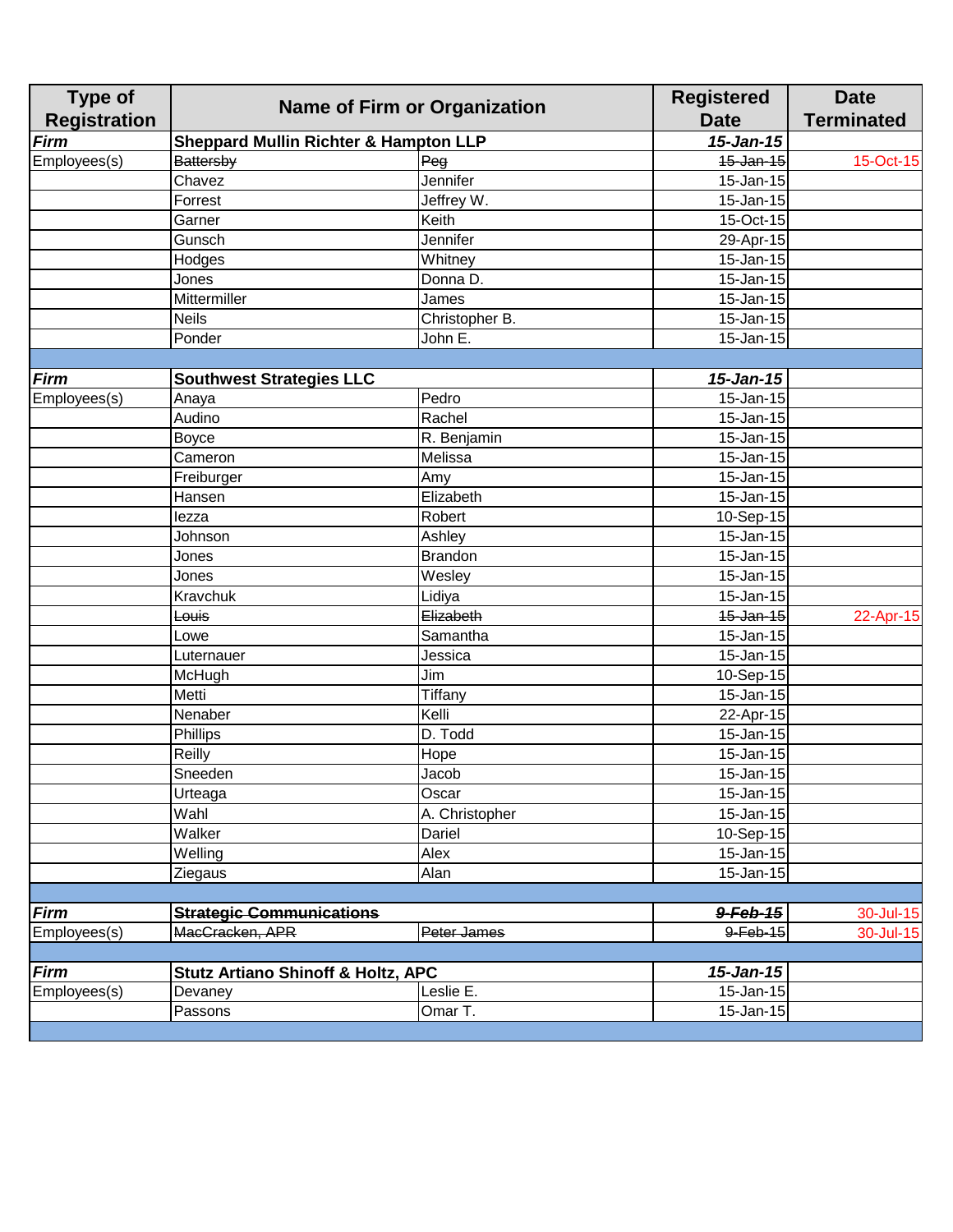| <b>Type of</b><br><b>Registration</b> | <b>Name of Firm or Organization</b>              |                 | <b>Registered</b><br><b>Date</b> | <b>Date</b><br><b>Terminated</b> |
|---------------------------------------|--------------------------------------------------|-----------------|----------------------------------|----------------------------------|
| <b>Organization</b>                   | <b>Sudberry Properties</b>                       |                 | $14$ -Jan-15                     |                                  |
| Employees(s)                          | Croft                                            | Matthew C.      | 14-Jan-15                        |                                  |
|                                       | Lenyoun                                          | Estean H.       | 14-Jan-15                        |                                  |
|                                       | Madden                                           | Joseph V.       | 14-Jan-15                        |                                  |
|                                       | Radelow                                          | Mark K.         | 14-Jan-15                        |                                  |
|                                       | Rogers                                           | Jeff J.         | 14-Jan-15                        |                                  |
|                                       | Sessa                                            | Chelsea         | 14-Jan-15                        |                                  |
|                                       | Sessa                                            | Marco A.        | 14-Jan-15                        |                                  |
|                                       | Simons                                           | Richard H.      | 14-Jan-15                        |                                  |
|                                       | Sudberry Jr.                                     | Thomas W.       | 14-Jan-15                        |                                  |
|                                       | Sudberry                                         | Colton T.       | 14-Jan-15                        |                                  |
|                                       | Sudberry                                         | Cynthia         | $\overline{14}$ -Jan-15          |                                  |
|                                       | Sudberry                                         | Jane E.         | 14-Jan-15                        |                                  |
|                                       | Todd                                             | Charles J.      | $\overline{1}$ 4-Jan-15          |                                  |
|                                       | Todd                                             | Deirdre J.      | 14-Jan-15                        |                                  |
|                                       | Yermanos                                         | George M.       | 14-Jan-15                        |                                  |
|                                       |                                                  |                 |                                  |                                  |
| <b>Organization</b>                   | <b>Surfrider Foundation, San Diego Chapter</b>   |                 | $13$ -Jan-15                     |                                  |
| Employees(s)                          | Chunn-Heer                                       | Julia M.        | 13-Jan-15                        |                                  |
|                                       | <b>Sackett</b>                                   | Mandy           | 7-Jul-15                         |                                  |
| Firm                                  | T and B Planning, Inc.                           |                 | $2$ -Mar-15                      |                                  |
| Employees(s)                          | Harding                                          | Jerrica Michala | $2-Mar-15$                       |                                  |
|                                       | Pierce                                           | Sarah C.        | 2-Mar-15                         |                                  |
|                                       | Taylor                                           | <b>Brittany</b> | 2-Mar-15                         |                                  |
|                                       | Zinn                                             | Tracy           | 2-Mar-15                         |                                  |
|                                       |                                                  |                 |                                  |                                  |
| <b>Firm</b>                           | <b>Troutman Sanders LLP</b>                      |                 | 14-May-15                        |                                  |
| Employees(s)                          | Segreti                                          | Lou             | 14-May-15                        |                                  |
|                                       | Whitton                                          | Michael         | 14-May-15                        |                                  |
|                                       |                                                  |                 |                                  |                                  |
| <b>Organization</b>                   | <b>Trust Company of the West</b>                 |                 | $8 - Jan-15$                     |                                  |
| Employees(s)                          | Cuerington                                       | Andre           | $8 - Jan - 15$                   |                                  |
|                                       |                                                  |                 |                                  |                                  |
| <b>Organization</b>                   | <b>Uber Technologies Inc.</b>                    |                 | $2$ -Apr-15                      |                                  |
| Employees(s)                          | <b>Ballard</b>                                   | Christopher     | $2-Apr-15$                       |                                  |
|                                       |                                                  |                 |                                  |                                  |
| <b>Organization</b>                   | <b>UBS Global Asset Management Americas Inc.</b> |                 | <b>16-Dec-14</b>                 | 18-Aug-15                        |
| Employees(s)                          | Lammers                                          | Michael         | 16-Dec-14                        | 18-Aug-15                        |
|                                       |                                                  |                 |                                  |                                  |
| Firm                                  | <b>Urban Housing Partners</b>                    |                 | $13$ -Jan-15                     |                                  |
| Employees(s)                          | Dunham                                           | Michael         | 13-Jan-15                        |                                  |
|                                       | Harmer                                           | Sherm           | 13-Jan-15                        |                                  |
|                                       | <b>Hewitt</b>                                    | Lenette         | 13-Jan-15                        |                                  |
|                                       | Schwartz                                         | Jacob           | 13-Jan-15                        |                                  |
|                                       |                                                  |                 |                                  |                                  |
| <b>Firm</b>                           | <b>Vectis Strategies</b>                         |                 | $6$ -Mar-15                      |                                  |
| Employees(s)                          | Polese                                           | Donald John     | 6-Mar-15                         |                                  |
|                                       |                                                  |                 |                                  |                                  |
| <b>Organization</b>                   | <b>Wal-Mart Stores, Inc.</b>                     |                 | $7 - Jan-15$                     |                                  |
| Employees(s)                          | Serghini                                         | Philip H.       | $7 - Jan-15$                     |                                  |